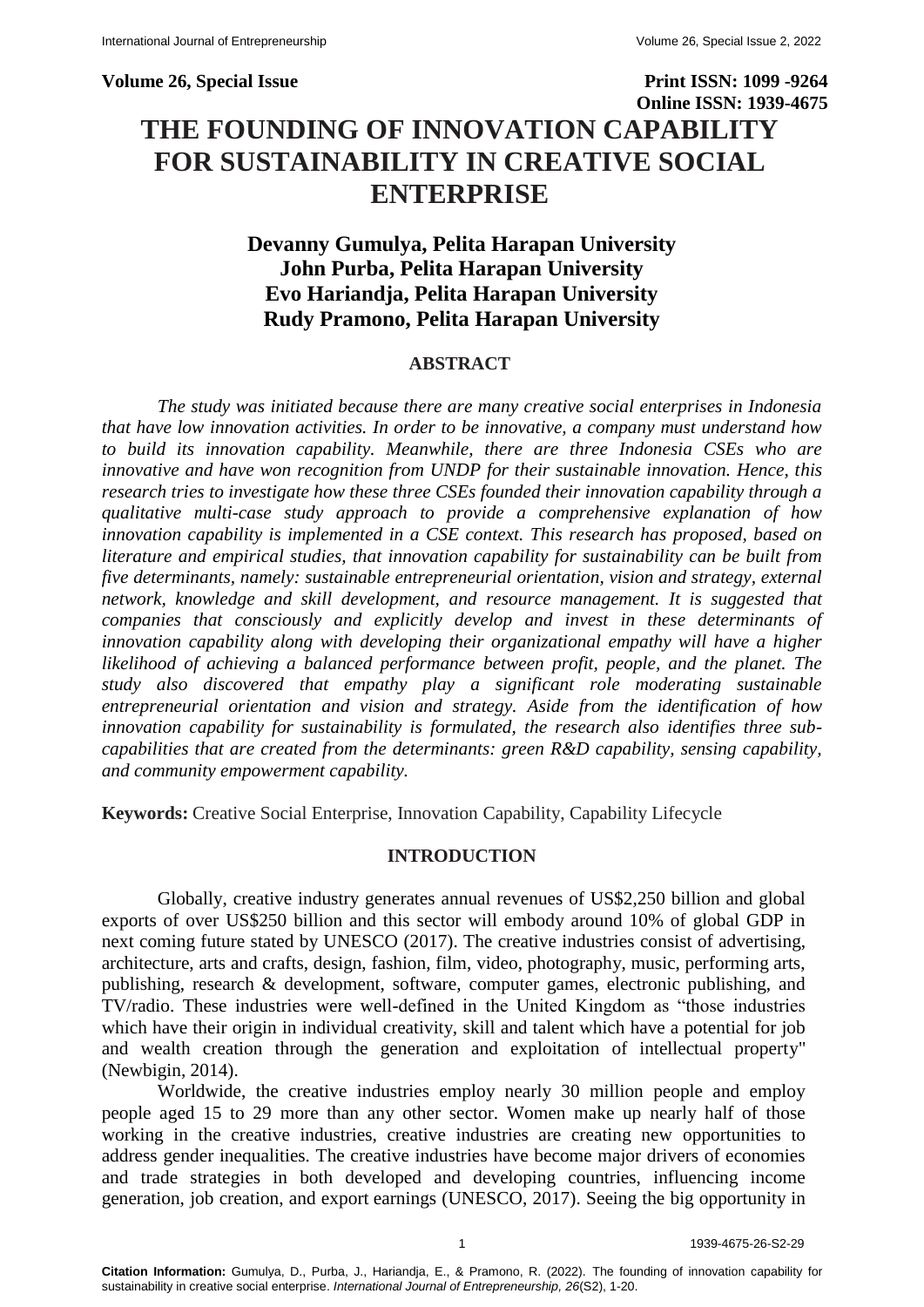creative industry, United Nations have launched an international program title "The International Year of Creative Economy for Sustainable Development in 2021, series of program to highlight the power of creativity, enhance human resource capacity in sustainable development (Unesco, 2021). The United Nations has recognized creative economy as a driving force in constructing a future that respects the environment, workers, and basic democratic principles through harnessing creativity and innovation.

According to the Central Bureau of Statistics of Indonesia, the export of Indonesia's creative industry has been increased by 6.93% between 2012 and 2016. Furthermore, the creative industry's contribution to Indonesia's GDP has been steadily increasing from 2010 to 2019, with an annual growth rate of 8.74% (Creative Economy Agency, 2017; Franedya, 2019). Within the premise that creative industry can foster sustainable development comes a concept of a Creative Social Enterprises. "It is a type of social enterprise that generates market demand for creative goods and services, intellectual property, ideas, and imagination while also contributing to a global dynamic shift toward cultural sustainability, social justice, and economic development "(Trapp, 2015). Social enterprises worldwide are crucial to modern economies. GEM in the special issues on social enterprises provide a bold projection that by 2025, there will be 58% growth social enterprises in South-East Asia, 71% growth in Middle East and North Africa, 71% growth In Sub-Saharan Africa, 56% growth In Eastern Europe, 44% growth In Western Europe, 67% growth In Latin America and Caribbean, 47% growth In Australia and US (Bosma et al., 2015).

Based on survey conducted by British Council (2018) there are 75,240 Creative Social Enterprises (CSEs) in Indonesia and dominated by young entrepreneurs. Most CSEs are small medium enterprises. The common sectors for CSEs in Indonesia are culinary, fashion, craft, and eco-tourism. CSEs have big potential as they are creating more jobs for young and old people, women, and people with disabilities than any other type of business. Most creative social enterprises in Indonesia are SMEs in early-stage phase (British Council, 2018). The growing number of Creative Social Enterprises is supported by the increasing number of sustainable markets. According to Nielsen research, 48 percent of US consumers would change their consumption habits to reduce their environmental impact.

This sentiment translated into approximately \$128.5 billion in sales of sustainable, fast-moving consumer goods in 2018. According to WWF-Indonesia and Nielsen survey results from 2017, up to 63 percent of Indonesian consumers are willing to pay a higher price for eco-friendly products. This demonstrates a significant growth in consumer awareness of the consumption of environmentally friendly products, and this shows that the domestic market is ready to absorb sustainably produced products. This opens up business opportunities for creative social enterprises. The sustainable market is expanding, and sustainable consumers want products that are not only socially and environmentally responsible, but also innovative (Bosma et al., 2015). Ninety-nine percent of Indonesian CSEs emphasized the importance of innovation and creativity in their business operations. However, R&D is not a business priority for them. Only one-third of Indonesia's CSEs conduct R&D. (British Council, 2020). The World Economic Forum's findings support the low level of innovation activity on CSE. According to the report, Indonesia's Global Competitiveness Index is 37.7/100, with R&D costing 0.1 percent of Indonesia's GDP. To increase innovation activity, a company must understand how to develop its innovation capability.

Existing research has found a positive and significant relationship between organizational performance and innovation capability (Argatu, 2020; Calik, 2017; Durmanov et al., 2020; Hazem et al., 2020; Lawson & Samson, 2001; Samsudin et al., 2021; Saunila, 2016). A company's innovation capability is determined by the knowledge and experience it has and its ability to use it (Constance Helfat & Peteraf, 2003). Currently, the innovation management literature has mapped several frameworks of innovation capability (Calik, 2017; Hazem et al., 2020; Lawson & Samson, 2001; Saunila, 2016, 2019). But this framework is very common and has not been developed for a more specific SME context like the Creative Social Enterprise. CSEs are characteristically different from other companies, because CSEs

2 1939-4675-26-S2-29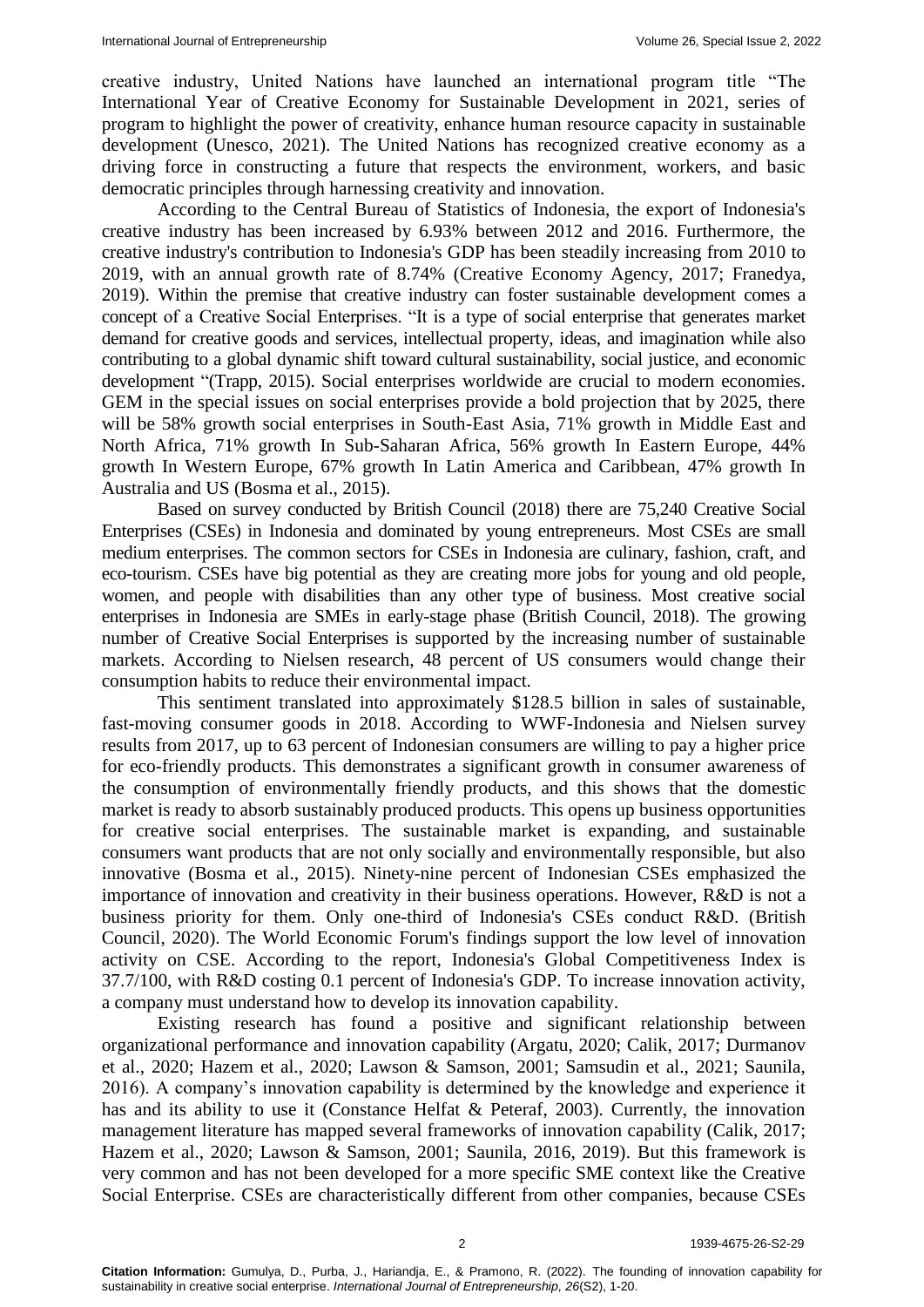are businesses with a social vision and mission to solve community problems and/or have a positive impact on social welfare and the natural environment. They reinvest their profits in the social mission, empower the community, and manage their business in accordance with good governance principles.

Developing innovation capability is crucial for any companies include CSEs and need to be nurtured but the research that discuss about how innovation capability is developed is rarely discussed in the literature specially how IC can be developed for CSEs. The paper provides a framework for social entrepreneur showing that the formation of innovation capability can be managed, systematized and replicated within the organizations. Based on an extensive review of the innovation management literature and supported by a multicase study of 3 Indonesian creative social enterprises, a model to develop innovation capability is constructed. The study indicates empathy as one of the core elements that shaped CSE's innovation capability, empathy gives the social entrepreneur the ability to transform knowledge and ideas into new products that bring advantages to the company while also giving impact to the community and the environment.

#### **LITERATURE REVIEW**

Capabilities in simple terms defined as what distinguishes firms from their competitors and partners. The current literature defines innovation capability in a variety of ways. Innovation capability is "The ability to continuously transform knowledge and ideas into new products, processes and systems for the benefit of the firm and its stakeholders" (Lawson & Samson, 2001). IC is a high-level capability of a company, formed by its ability to organize and integrate multiple diverse capabilities and with core resources to stimulate the innovation process. Hogan, et al., (2011) defines IC as the ability of a company to apply a set of knowledge, expertise, and resources to innovation activities related to products, services, or management, marketing or organizational systems, with the aim to add value to the company and its stakeholders. Saunila (2016) defines IC as a company's internal capability as the determining factor of its ability to innovate continuously and provide added value for stakeholders.

On strategic management perspective, innovation capability is defined as "An organization's ability to develop new products and services through aligning strategic innovative orientation along with innovative behaviors and process" (Wang & Ahmed, 2007). Innovation capability refers to an organization's ability to synthesize two paradigms of new and existing knowledge and turn them into new output that will help the organization improve its performance. Innovation capability discussed in the study is part of dynamic capability, innovation capability as a capability for company to "learn, adapt, change and renew over time" (Teece & Pisano, 1994). From strategic management literature point of view, innovation capabilities are an important component of dynamic capabilities; in fact, they are one of the central entities of dynamic capabilities (Strønen et al., 2017). Some literature stated that innovation capability may not necessarily dynamic if they do not contribute to the longterm capacity to adapt to changing environments (Teece, 1997) (Rodríguez et al., 2020). To look innovation capability as dynamic is emphasizing the sensing, seizing and transformation of innovation capability overtime (Helfat et al., 2007; Strønen et al., 2017; Teece, 1997). In other words, an innovation capability that has the capability of transforming capabilities is qualified as dynamic capabilities.

From these set of definitions, it can be concluded that IC is a core capability part of DC in which to deal with market changes, companies must innovate continuously, studying the information that is around and far ahead. IC also emphasized the importance of an organization's ability to transform that information into knowledge and ideas that enrich the organization's expertise to transform existing resources into new products, services that bring benefits to their stakeholders.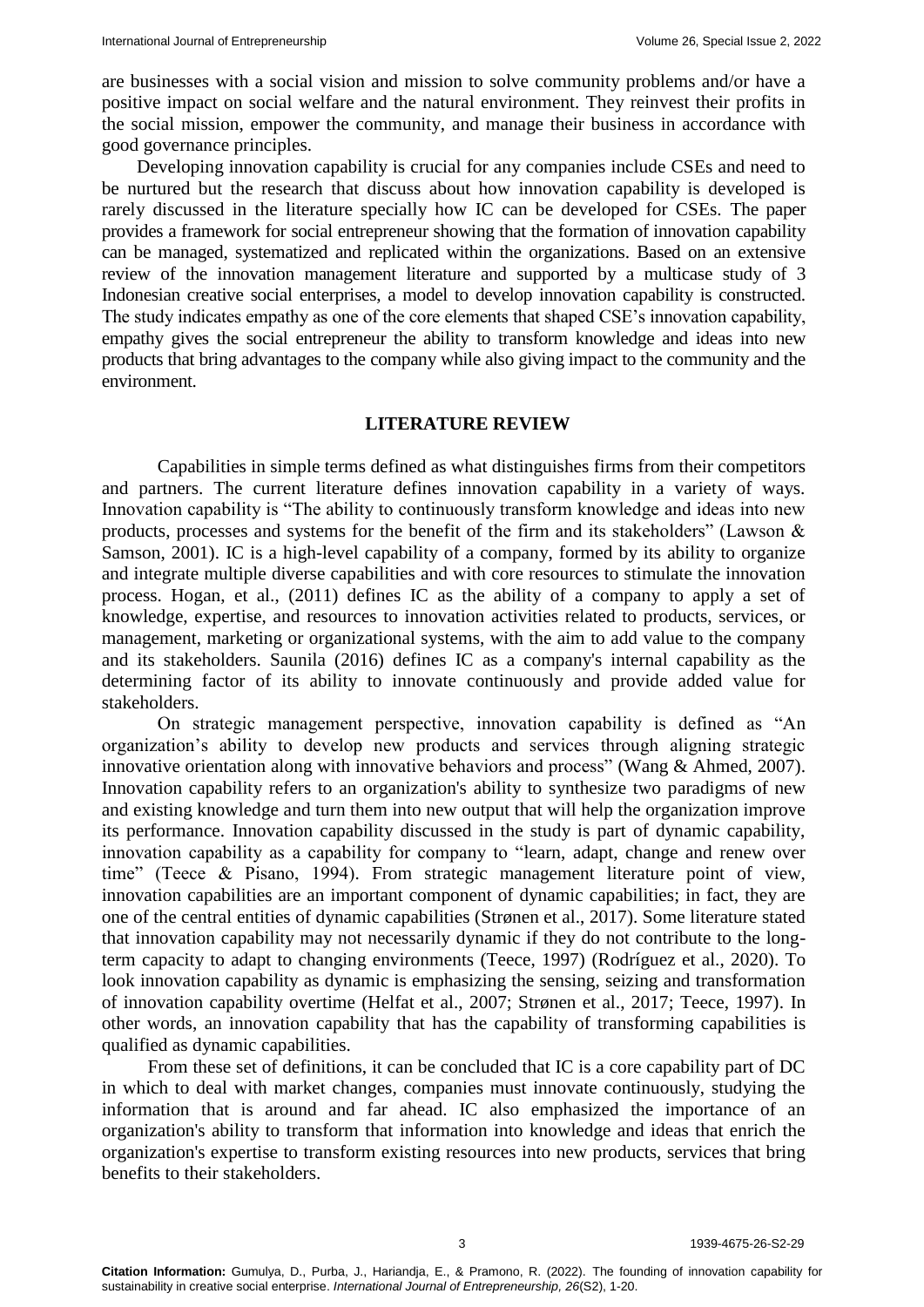## **Capability Lifecycle**

Constance Helfat & Peteraf (2003). Stated that there are three stages of the life cycle of capability: founding, development and maturity.

# **Founding**

The stage at which capabilities begin to emerge, which occurs when a group of people agrees on a single goal. The formation stage has two general criteria: first, a group of individuals has agreement to take a joint action; second, the goal to be achieved; and finally, after fulfilling the two criteria, the company begins to build its capabilities. The capabilities developed may not be new to the general public, but they are new to the company. Constance Helfat & Peteraf (2003). Stated that in the capability formation stage, all team members must contribute their knowledge, expertise, and previous experience (endowment); expand external networks; and develop the team's cognitive capacity (reasoning and learning). During this stage, a capable leader who can direct his team is also needed. At this stage, heterogeneity in all aspects of the team, resources, and leadership are also required.

## **Development**

The stage at which capabilities are developed, honed and enhanced. At this stage capabilities are developed by looking for alternative ways to develop capabilities along with the accumulation of experience that goes on over time. Search for these alternative ways depend on the goals to be achieved and the background of human resources, networking and team capacity. For example, a team with a background in technology will develop the capability to create new technologies. According to Constance Helfat & Peteraf (2003) the things needed in the capability development stage are organizational learning skills; "learning by doing"; strengthening the relationship between employees and management teams; improvement of operational routines and coordination systems. Capability development is a "path-dependent process of capability evolution" so it is a process that relies heavily on the team's prior experience, the initial path chosen, the success of the initial alternative, new alternatives that appear reasonable based on the initial development path (reflecting local search), and choices made within the limited set of alternatives.

# **Maturity**

After developed the capability goes into a further stage called the "maturity" stage where capability is no longer developed but maintained through a series of exercises. At the this stages the capability has become a habit and instinctive routine for the company. Capability can enter this stage only when it has been practiced repeatedly so that it has entered the subconscious memory of the company and is used without a second thought by a company and its team. In the picture below it can be seen that at the maturity stage the number of activities has not increased, there are training activities to perfect the capabilities that have been reflected. In the figure below it can be seen that at the maturity stage the amount of activity has not increase, there are only exercise activities to perfect the capabilities that have been formed. Once it reaches maturity, capabilities can be transformed through renewal, replication, reallocation, or recombination with other capabilities.

Each company can have more than one capability each through the cycle of founding, development and maturity. Capabilities can branch out, when there are external developments that require them to change such as technological changes, material availability, and government policies. Type of capability branching are "retirement (death), retrenchment, renewal, replication, redeployment, and recombination".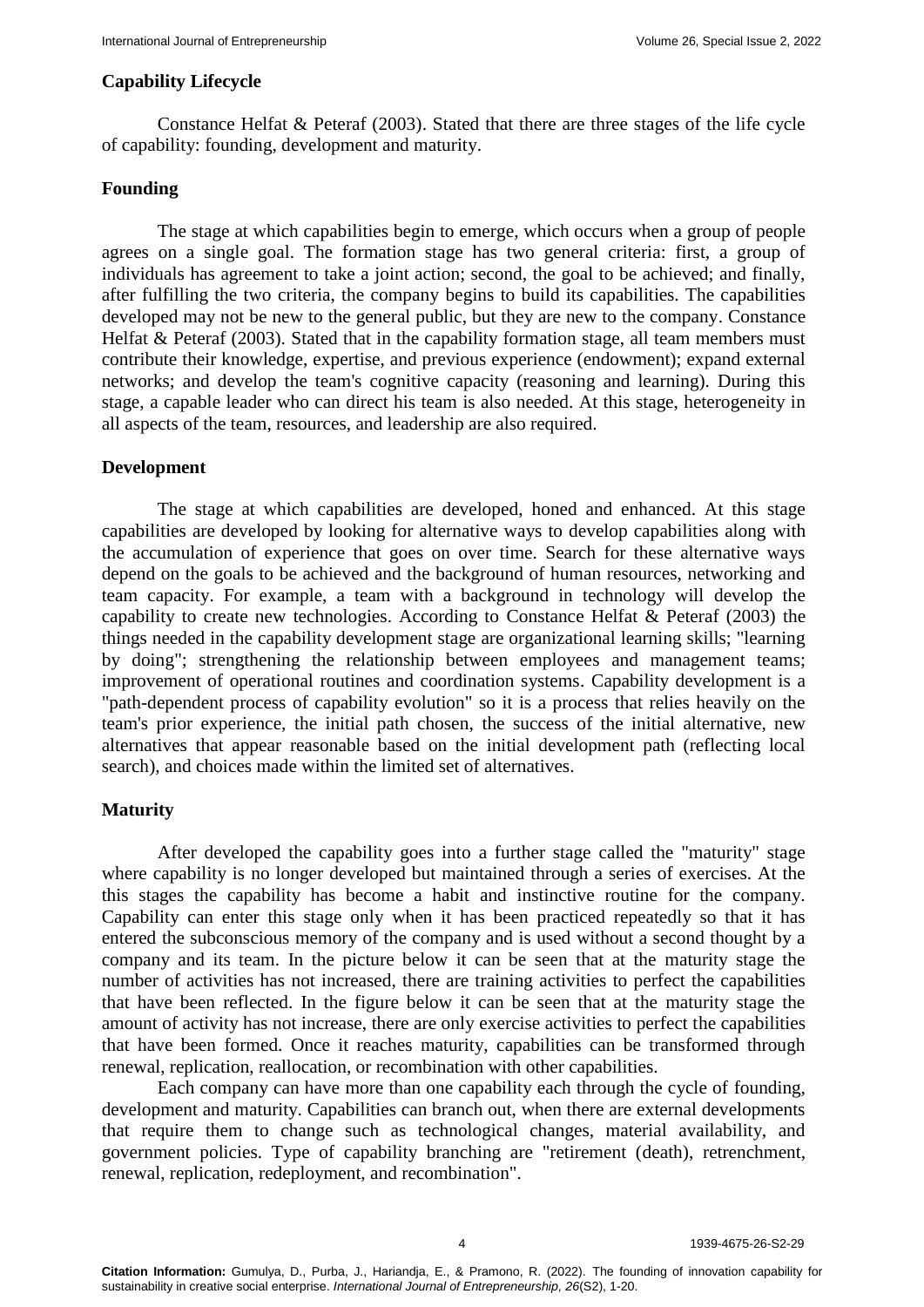# **Determinants of Innovation Capabilities (IC) for Sustainability**

A body of literature has identified factors influencing an organization's ability to manage innovation (Calik, 2017; Hazem et al., 2020; Lawson & Samson, 2001; Saunila, 2016, 2017; Smith et al., 2019). There are many attributes that may play role in innovation capability, and they do not work independently but are interrelated (Francis & Bessant, 2005). Different innovations may need different approaches and different determinants. From indepth literature review, IC determinants were compiled from different studies researching about innovation capability for SMEs are divided into each phase of capability lifecycle. The subcategories from each determinant are adapted for creative social enterprises by referencing research from sustainable innovation topic. The determinants and their subcategories are presented in table below.

| <b>Table 1</b><br>DETERMINANTS OF INNOVATION CAPABILITIES FOR SUSTAINABILITY |                                                                                             |                                                                                                                              |  |  |
|------------------------------------------------------------------------------|---------------------------------------------------------------------------------------------|------------------------------------------------------------------------------------------------------------------------------|--|--|
| <b>Determinants</b>                                                          | <b>Sub Categories For Sustainable Innovation</b>                                            | <b>Description</b>                                                                                                           |  |  |
|                                                                              | <b>Founding</b>                                                                             |                                                                                                                              |  |  |
|                                                                              | Social innovation intention (De Benedicto et al.,<br>2018)                                  | Vision and strategies define how<br>companies allocate resources,                                                            |  |  |
| Vision and Strategy                                                          | Eco-innovation strategy (Ceptureanu et al., 2020)                                           | products, processes and systems to<br>achieve a social and environmental                                                     |  |  |
|                                                                              | Innovation impact measurement (Argatu, 2020)                                                | vision in the midst of volatile market<br>situations and how they measure<br>their innovation progress toward the<br>vision. |  |  |
| Sustainable                                                                  | Attitude towards sustainability (Vuorio et al.,<br>2018)                                    | Individuals' level of concern for the<br>environment and social issues<br>influences how they view                           |  |  |
| Entrepreneur<br>orientation                                                  | Attitude toward entrepreneurial opportunities<br>(Soo Sung & Park, 2018)                    | environmental protection and social<br>responsibility as entrepreneurial<br>opportunities.                                   |  |  |
|                                                                              | Professional knowledge and skill development<br>(Saunila, 2016)                             | Employee skills, knowledge and<br>past experience play a significant                                                         |  |  |
| Knowledge and skill<br>development                                           | Motivation to learn (Ali et al., 2020)                                                      | role in innovation capability. This<br>includes both the application of                                                      |  |  |
|                                                                              | Sustainability related past experience<br>(Ceptureanu et al., 2020)                         | knowledge and the enrichment of<br>employee skills.                                                                          |  |  |
|                                                                              | Knowledge of external environment (Saunila,<br>2016)                                        | The company actively engages with<br>different stakeholders to develop its                                                   |  |  |
| External networks                                                            | Intensity of networking (Saunila, 2016)                                                     | network and effectively manage the                                                                                           |  |  |
|                                                                              | Learning about customer and competitors                                                     | network to gain knowledge from the<br>network.                                                                               |  |  |
|                                                                              | Collaborative social networking (Argatu, 2020)<br>Management of knowledge (Lawson & Samson, |                                                                                                                              |  |  |
|                                                                              | 2001)                                                                                       |                                                                                                                              |  |  |
| Resource                                                                     | Management of technology (Lawson & Samson,<br>2001)                                         | The ability to effectively and<br>efficiently direct knowledge and                                                           |  |  |
| management                                                                   | Adequacy of organizational resources                                                        | resources where they are required.                                                                                           |  |  |
|                                                                              | (technology, finance and human resources)                                                   |                                                                                                                              |  |  |
|                                                                              | (Saunila, 2016)                                                                             |                                                                                                                              |  |  |
|                                                                              | Participatory Leadership culture (Saunila, 2016)                                            | Leaders who listen to employee                                                                                               |  |  |
| Leadership Style                                                             | Facilitating Leadership (Ali et al., 2020; De<br>Benedicto et al., 2018)                    | input during the innovation process.                                                                                         |  |  |
| <b>Development</b>                                                           |                                                                                             |                                                                                                                              |  |  |
|                                                                              | Reward system for innovative behavior (Saunila,                                             | The structures and systems that                                                                                              |  |  |
|                                                                              | 2016),                                                                                      | successful innovation necessitates.                                                                                          |  |  |
| Idea management                                                              | Ambidexterity: The company's ability to balance<br>exploration and exploitation activities  | This contains the creation,<br>development, implementation of                                                                |  |  |
|                                                                              | (Kurniawan et al., 2020)                                                                    | innovations, organization of the                                                                                             |  |  |
|                                                                              | Co-creation (De Benedicto et al., 2018; Nurgraha                                            | organization's work tasks, as well as                                                                                        |  |  |

**Citation Information:** Gumulya, D., Purba, J., Hariandja, E., & Pramono, R. (2022). The founding of innovation capability for sustainability in creative social enterprise. *International Journal of Entrepreneurship, 26*(S2), 1-20.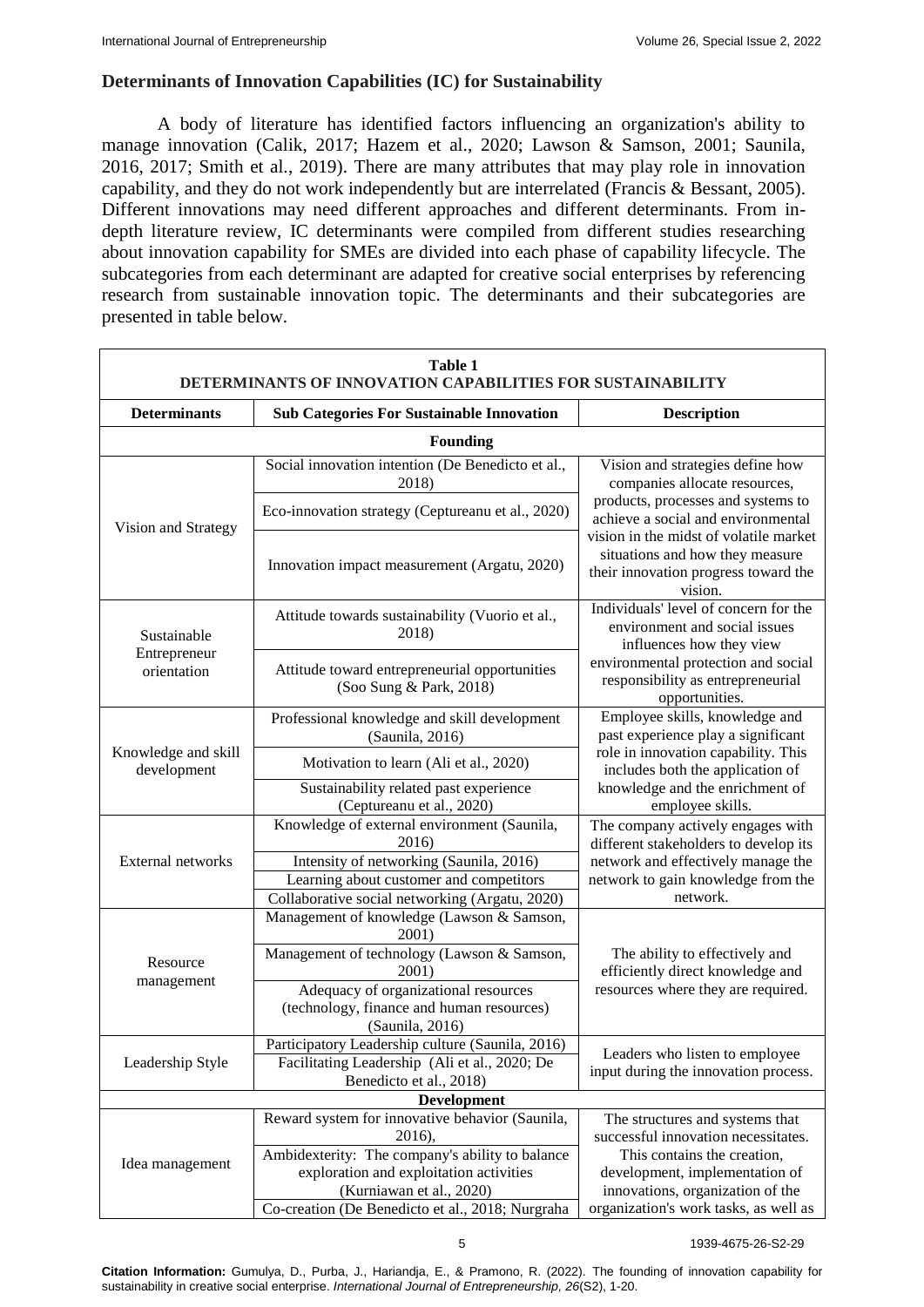|                                    | & Mulyadi, 2018)                                               | the attitude of the employees                                                              |  |
|------------------------------------|----------------------------------------------------------------|--------------------------------------------------------------------------------------------|--|
|                                    | Cross functional knowledge sharing                             |                                                                                            |  |
|                                    | (Sulistyandari, 2011, Wuryaningrat et al. 2019,                |                                                                                            |  |
|                                    | Kurniawan et al., 2020)                                        |                                                                                            |  |
|                                    | Atitude to risk (Saunila, 2016)                                | The ability of a company to learn                                                          |  |
|                                    | Regeneration (Saunila, 2016)                                   | from past mistakes and experiences                                                         |  |
| Organization learning<br>mechanism | Organisational intelligence (Lawson & Samson,<br><b>2001</b> ) | and apply what they've learned to<br>generate new products and expand<br>their operations. |  |
| <b>Maturity</b>                    |                                                                |                                                                                            |  |
|                                    | Internal and external collaboration (Saunila,                  |                                                                                            |  |
|                                    | 2016)                                                          |                                                                                            |  |
| Working culture                    | Cross cultural communication (Lawson $\&$                      | The working condition that fosters                                                         |  |
|                                    | Samson, 2001)                                                  | sustainable innovation                                                                     |  |
|                                    | Tolerance of ambiguity and mistakes (Lawson $\&$               |                                                                                            |  |
|                                    | Samson, 2001)                                                  |                                                                                            |  |
| Organization<br>structure          | Operational process (Saunila, 2016)                            | Company needs permeable and                                                                |  |
|                                    | Organization structure that support eco-                       | organic organization structure for                                                         |  |
|                                    | innovation (Ceptureanu et al., 2020)                           | idea to emerge.                                                                            |  |

#### **Research Design**

The goal of this study is to find out how innovation capability is built from a management perspective and then implemented in a Social Creative Enterprise. As mentioned earlier, there are three phases of the capability lifecycle: founding, development, and maturity. The research focus is on the formation phase (build). This selection is based on the assumption that the formation phase is the starting point for how a capability is formed. For this reason, it is very important that everything goes well for a company. This phase determines whether a company can form its innovation capability or not, because if this phase does not run smoothly, then in the next stage the company can't develop and mature the IC. Based on previous research, there are five variables that can play a role in the founding stage, namely vision and strategy, entrepreneur orientation, knowledge and expertise development, external networking and resource management, and vision and strategy. This research will delve deeper into how these five variables are interconnected in IC formation. The research will not consider the leadership style factor because the scope is too large, and it would be better if this factor is researched separately.

As a result, the research question is as follows: How does Creative Social Enterprise founded its innovation capability? This could be further specified into sub research questions below:

- 1. What is the vision and innovation strategy of Creative Social Enterprise?
- 2. How does the entrepreneurial orientation of Creative Social Enterprise play a role in the formation of innovation capability?
- 3. How does Creative Social Enterprise develop its knowledge and expertise?
- 4. How does Creative Social Enterprise develop its external network?
- 5. How does Creative Social Enterprise manage its resources?
- 6. What is the relationship between the vision and strategy of innovation, knowledge development, resource management, external networking, and the orientation of entrepreneurs in the founding of innovation capability?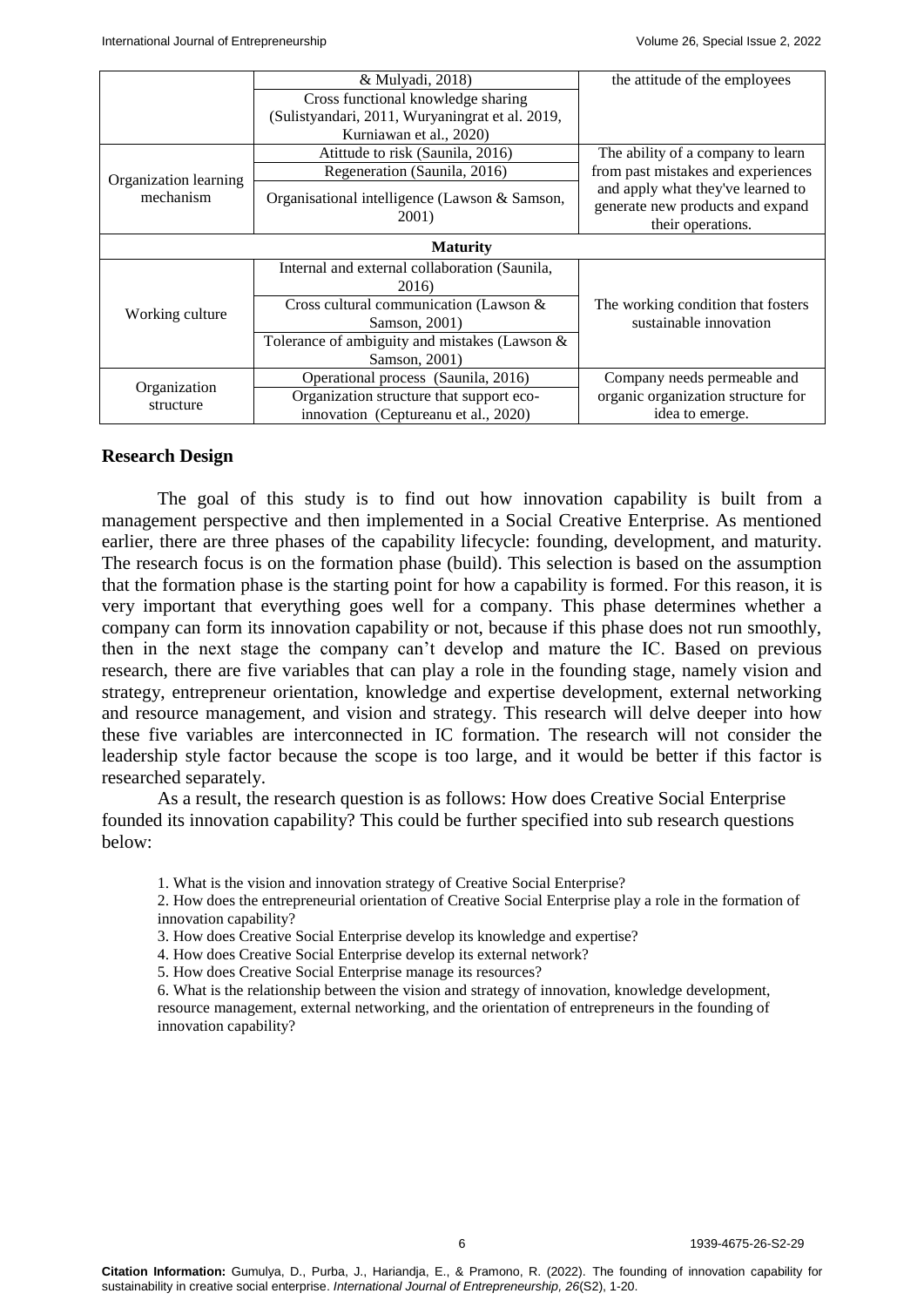

# **FIGURE 1 INNOVATION CAPABILITY FOR SUSTAINABILITY THEORETICAL FRAMEWORK**

## **Methodology**

This research seeks to investigate how innovation capability is founded and develop further the research theoretical framework. Lawson & Samson (2001); Saunila (2019) recommend using qualitative research or case studies methods to provide comprehensive explanation on how innovation capability is implemented in SMEs context. Creative social enterprises are SMEs. The research employed qualitative research with in-depth interviews with 5 owners, 3 managers of CSEs and 3 experts based on the following criteria:

- 1. Interviewee should be at a senior level of management such as the CEO, R&D manager and general manager.
- 2. CSEs have won several local and international recognition awards in innovation.
- 3. CSEs have a sustainability mission, *i.e.,* to address social inequity and environmental pollution.
- 4. Their product has already received global recognition in social enterprise sector.
- 5. Their products fit in creative industry category

The findings discussed in this paper are based on multiple case study research in three creative social enterprises. The research project initiated in Mei – July 2021. In total we have met with 15 people for in-depth interview study. The questions were prepared based on the information from the literature review, research objective, research questions and the constructs in literature review. The data is validated through data triangulation gathering data from different sources of people employees and entrepreneurs are interviewed. The data is analyzed in thematic analysis is a method to analyze data for finding, studying, and presenting patterns within qualitative data (Braun & Clarke, 2006). The goal of thematic analysis is to discover themes which are patterns within data that are interesting, important, and answer the research questions (Maguire & Delahunt, 2017). Thematic analysis is chosen for the study, as it can analyze themes and patterns across datasets and lead to a rich description of what innovation capabilities that occurs within the creative social enterprises.

Step on thematic analysis adapted for the study as follows:

- 1. Read the collected data and eliminate the errors
- 2. Categorized the data in a meaningful and organized way and based on subcategory in theoretical framework
- 3. The interpretative process starts by seeking for iterative keywords per subcategory in theoretical framework
- 4. First labeling: sub-themes
- 5. Secondary labeling: themes
- 6. Review whether the themes have corresponded the research questions and uniquely describe the creative social enterprises innovation process
- 7. Define and describing themes per innovation process
- 8. Report the data on a framework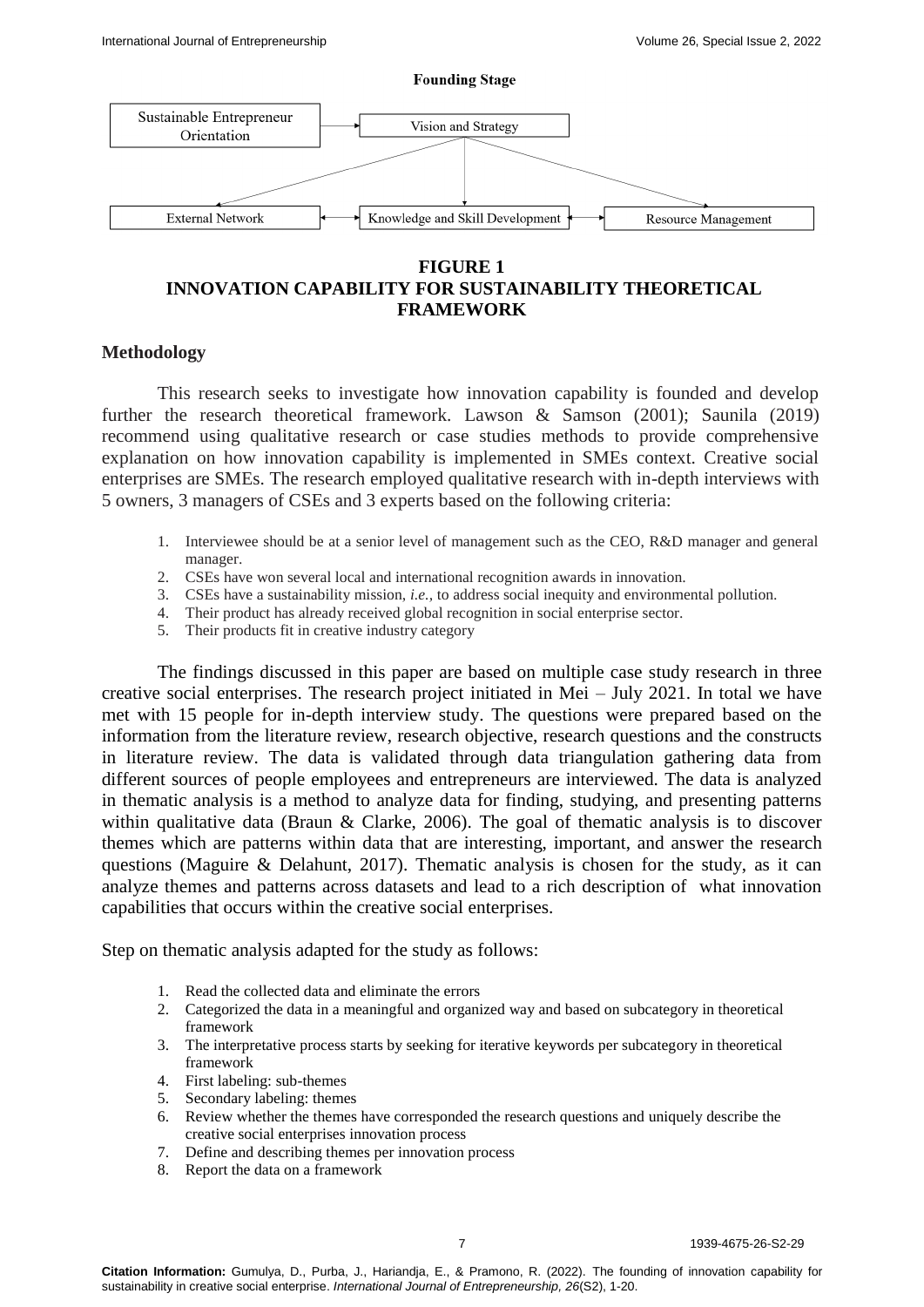| Table 2<br>THE PROFILES OF THE CREATIVE SOCIAL ENTERPRISES |                                 |                                        |                           |                                                                                                                                           |  |
|------------------------------------------------------------|---------------------------------|----------------------------------------|---------------------------|-------------------------------------------------------------------------------------------------------------------------------------------|--|
| Cases                                                      | <b>Main Products</b>            | <b>Position</b><br><b>Interviewees</b> | Work<br><b>Experience</b> | <b>Signs of Innovation</b><br><b>Capabilities For</b><br><b>Sustainability</b>                                                            |  |
|                                                            | Biodegradable                   | <b>Chief Innovation</b><br>Officer     | 9 years                   | Create biomaterials out of<br>farm waste with mycelium<br>fermentation technique.<br>Got Shell Live Wire World<br>Innovation Awards 2016, |  |
| Company 1                                                  | products                        | <b>Chief Finance</b><br>Officer        | 9 years                   | Australia Awards Alumni<br>Grant Scheme, DBS<br><b>Foundation Social</b><br><b>Enterprise Grant Award</b><br>2017 and 2018                |  |
|                                                            |                                 | <b>Chief Marketing</b><br>Officer      | 7 years                   | Empower rural women in<br>Indonesia to create wicker<br>craft for local and                                                               |  |
| Company 2                                                  | Wicker craft                    | R&D Manager                            | 5 years                   | international market<br><b>DBS</b> Foundation Social<br><b>Enterprise Grant Award</b>                                                     |  |
|                                                            |                                 | Community<br>Development<br>Manager    | 5 years                   | 2018<br><b>Indonesian Good Design</b><br><b>Award 2020</b>                                                                                |  |
| Company 3                                                  | Biodegradable food<br>packaging | <b>Chief Executive</b><br>Officer      | 5 years                   | Improves rural Indonesian<br>farmers' livelihoods by<br>developing sustainable<br>food ware to replace<br>single-use plastic food         |  |
|                                                            |                                 | <b>Chief Operating</b><br>Officer      | 5 years                   | ware.<br>Receive Good Design<br>Indonesia 2021 Award for<br><b>Best Design</b>                                                            |  |

Because there is so little prior knowledge about the criteria, it is necessary to conduct interviews with experts in this field to ensure that the criteria are relevant. In this regard, two experts from the Indonesia Small and Medium Enterprises and Cooperatives are available for interviews, and 2 experts from social enterprise incubator and their brief bios are shown in Table 2.

| Table 3<br>THE PROFILES OF THE EXPERTS OF CREATIVE SOCIAL ENTERPRISES |                                     |                      |                    |                                                                            |  |
|-----------------------------------------------------------------------|-------------------------------------|----------------------|--------------------|----------------------------------------------------------------------------|--|
| No.                                                                   | <b>Expert</b><br><b>Interviewed</b> | Data Source          | <b>Institution</b> | <b>Oualification</b>                                                       |  |
|                                                                       | Expert 1                            | Indepth<br>Interview | Smesco Indonesia   | Advisor for the SMESCO SPARC series<br>of training programs for Indonesian |  |
| 2                                                                     | Expert 2                            | Indepth<br>Interview | Smesco Indonesia   | small and medium-sized businesses to<br>move toward sustainable production |  |
| 3                                                                     | Expert 3                            | Indepth<br>Interview | SIAP incubator     | Trainer for early-stage social enterprise                                  |  |
| 4                                                                     | Expert 4                            | Indepth<br>Interview | Plus Usaha Social  | start-up                                                                   |  |

# **FINDINGS AND DISCUSSIONS**

The results of this study are revealed according to the determinants that have been identified before in the theoretical framework.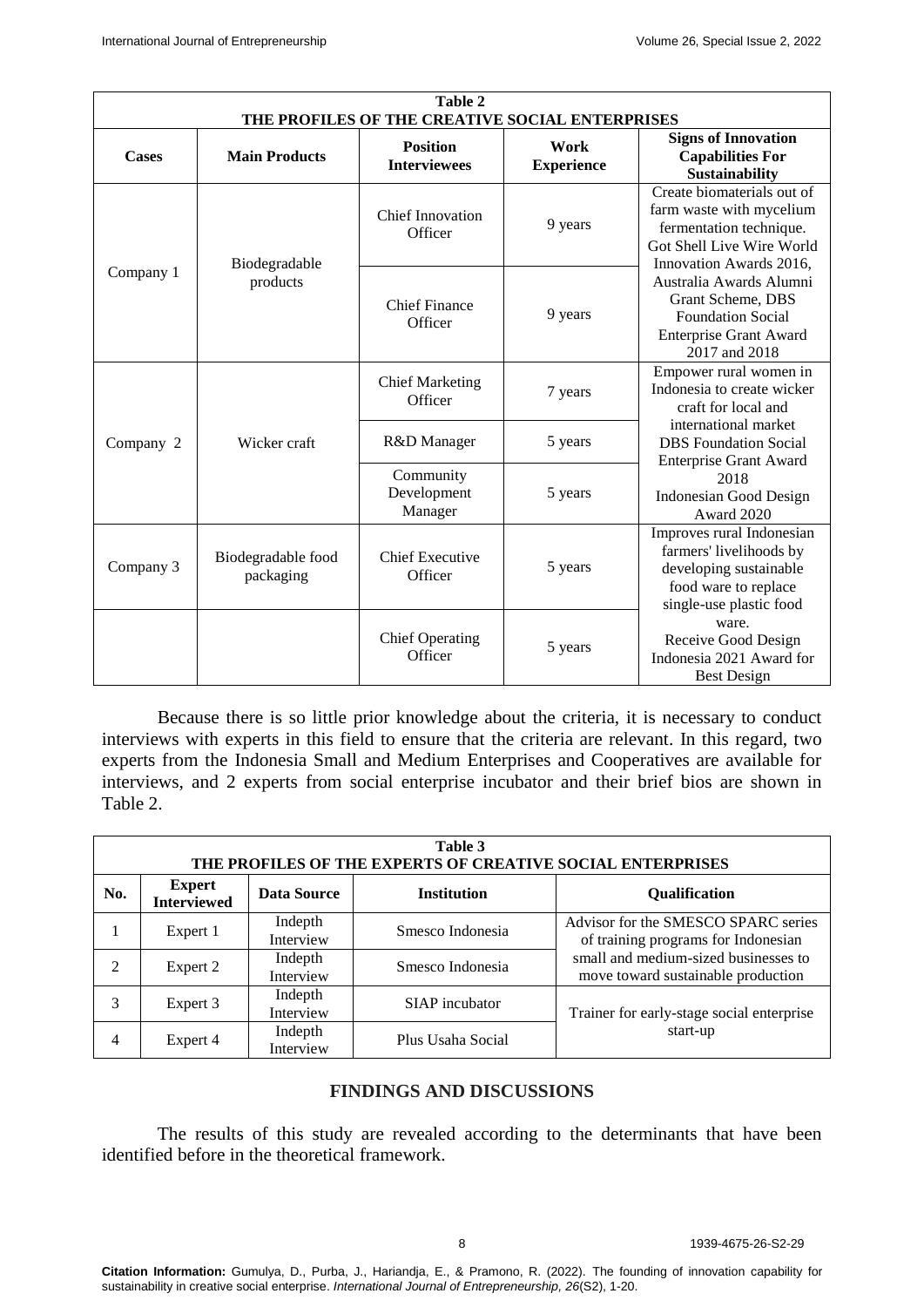#### **Innovation Capability for Sustainability**

In the beginning of the interview, the three companies are asked to describe what are they good at, the aim is to validate the sign of innovation capability for sustainability that we have been indicated before.

"We invent a high-performance and sustainable material from agricultural waste through biotechnology for global market by empowering local communities" (Company 1).

"We empower local weavers who live in rural areas, so they are able to create marketable and innovative products using the local materials that are in abundance in their environment. We buy their products, sell them to the right market, and the percentage of our profit we give back to improve women and children's health and to promote the local culture." (Company 2).

"We innovate by turning agricultural waste into sustainable packaging, and we do it by empowering local communities who live near the waste material with the right knowledge, skills, and technology." (Company 3).

We can conclude from all three descriptions that the three companies have three distinct innovation capabilities. The first is green R&D capability, which we define as the ability to restructure existing knowledge and produce new knowledge with the least amount of environmental impact. The second is sensing capability, which is the ability to detect market shifts and demand and use this information to shape R&D. The third capability is community empowerment, which refers to the ability to give people control over the factors and decisions that influence their lives.

The findings are consistent with the findings of Lee  $\&$  Min (2015) which show that green R&D is important and that investing in it will reduce carbon emissions while also increasing the company's value. Also previous study of Priyono, et al., (2018) in three creative industries in Yogyakarta concludes that innovative companies require higher sensing activities from non-innovative companies. An innovative company can detect changes in customer needs through a variety of channels and tailor its research and development to meet those needs. The prior literature Pareja-Cano, et al., (2020) states that empowerment is a mediating construct between entrepreneurial ways and improved community's welfare. Pareja-Cano, et al., (2020) further states that empowerment can provide community with resources, self-control and nurture self-beliefs. After each company states their innovation capability, the research delves deeper into each determinant that have been identified from previous research summarized in table 2.1.

#### **Vision and Strategy**

In all three cases, capability is formed after the founders agreed on a single goal on sustainability issue and perform action to help alleviate the issue. Capabilities are naturally formed as a way to achieve the vision. In the case of company 1, innovation capability was formed because the founders were friends in high school agreed to research mushroom agricultural waste. In the case of company 2, innovation capability was founded because the founders who were also high school friends agreed to help mothers in Duntana Village, NTT, Indonesia. They want to provide pregnant women in NTT with alternative jobs aside from working on the field. In the case of company 3, innovation capability was formed because the founders met in community empowerment program, from which they agreed to help solve the problem of plastic waste by empowering the local community. All three companies have a clear plan for addressing sustainability issues through local community empowerment and the use of natural resources. Company 1 and 3 empower farmer community, and company 2 empowers women weavers in rural area. Empowerment is the process of giving someone control of their life or the situation in which they are (Mandal, 2013). There are five forms of empowerment: social, education, politics, economic and psychology. Social empowerment is the process of providing autonomy and confidence. Economic empowerment is the provision of training and expertise needed to get jobs and earn an income. Looking at the data from the three companies,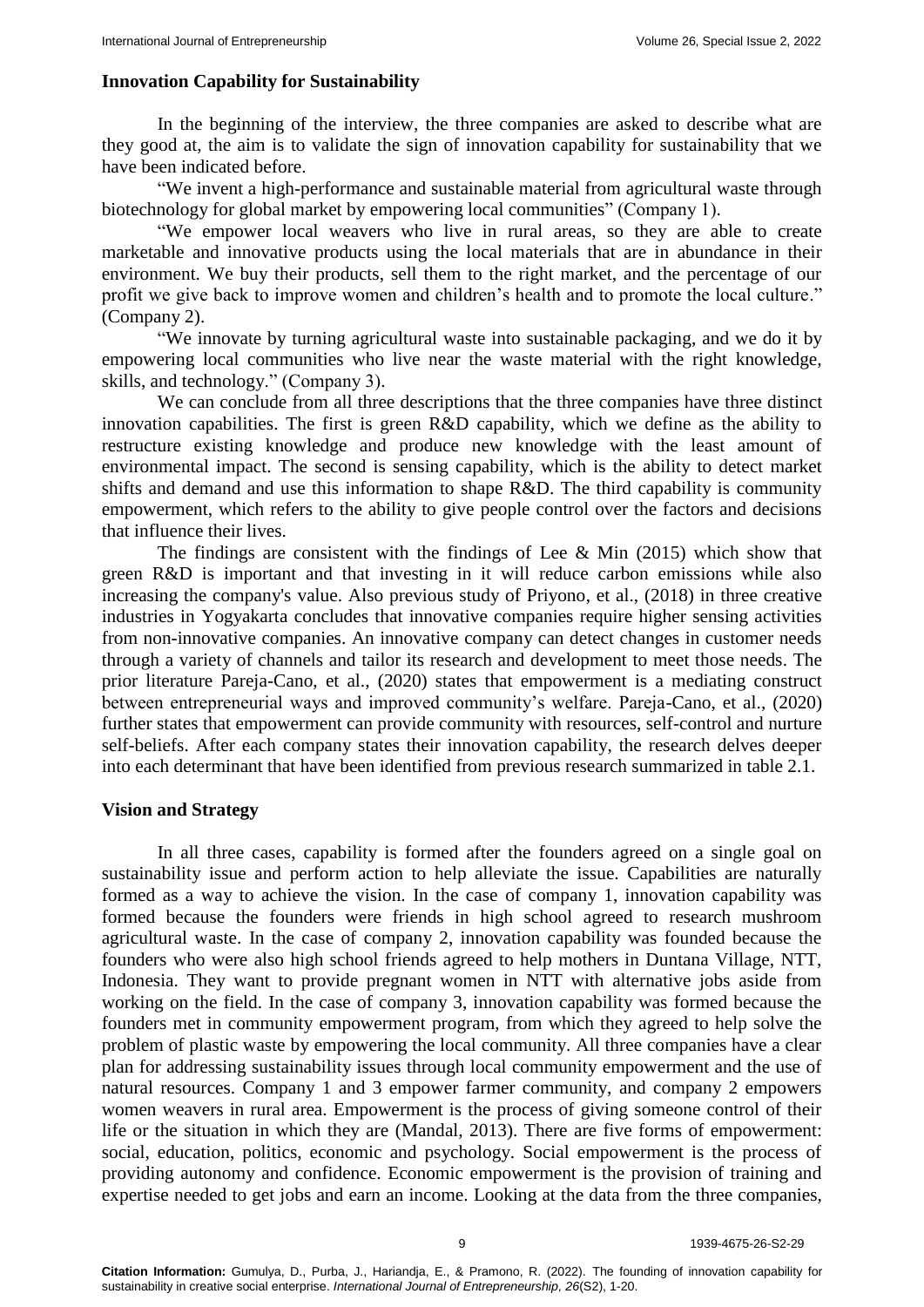#### it's clear that they're all involved in social and economic empowerment.

#### Q: What is your vision and strategy in innovation?

"Our vision is to create sustainable materials that are beneficial to its owner and environment and our strategy is through biotechnology, design and empowering local communities. We are keeping our eyes open on various sustainability aspects to make sure that we are on the right path. On 2019 We got B corp certification a certification from UK for bringing benefit to all through the company's products, practices, and profits whilst also reducing the negative impacts of the industry world" (Company 1) "Our vision economically empowering and improving the health of weaver women in rural areas around Indonesia,

Our three pillars are: empower women, promote culture, and improve livelihood. We elevate the design and give them market access for their wicker craft. A good social vision, in our opinion, is one that is held accountable. As a result, we made our impact report to the public at the end of the year." (Company 2).

"Our vision is to provide alternative solutions to this single-use plastic waste issue through environmentally friendly packaging made by local communities. We design and create better packaging and better machines. After we have the prototype, we empower the community through various capacity-building programs and set micro-manufacturing methods." (Company 3).

From description above we can conclude that after defining the vision and strategy, the three companies cascade their vision into key performance indicators that they refer as impact measurement. Each company communicates the social and environmental impact transparently to all its stakeholders. The social impact is the result of economic and social empowerment. Their environmental impacts are the reduction of carbon emission and waste.

## **Sustainable Entrepreneurial Orientation**

The first finding is that all three companies have strong Sustainable Entrepreneur Orientation. Soo Sung & Park (2018) defines Sustainability Orientation as an individual's level of concern for environmental protection and social responsibility, and it assess the underlying attitudes and personal characteristics related to environmental protection and social responsibility. SEO, as defined by Criado-Gomis, et al., (2017) is the combination of innovativeness, proactivity, and risk-taking capabilities with a sustainability orientation to achieve organizational change activities that are consistent with sustainable development.

Q: How do you perceive sustainability and its relationship with your day-to-day business?

"Sustainability for us means that making profit while saving the world". (Company 1) "For us, sustainability means that we can give a social and economic impact on women in remote areas of Indonesia continuously, as well as being responsible for natural raw materials usage and their conservation/replanting." (Company 2).

"Business practices that consider sustainability strategies by institutionalizing efficient, transparent, and adaptive systems from input to output and have an impact on both humans and the environment." (Company 3).

#### Q: Why motivate you to start a social business?

"One of the stories that moved us to start this business is about Mrs. Sinta. She is 28 years old and has 4 children. She continued to work in the field until finally she experienced pregnancy complications. The government has provided free hospitals, but she and other mom must rent a vehicle to get there because the hospital is very far away, and the road conditions are frequently not smooth, and the rental costs are quite high. On the way to the hospital, she had to give birth on the side of the road and the baby couldn't be saved. Stories like this are familiar among mothers in NTT. This fact reinforces our desire to focus on helping pregnant moms in Flores by giving them an alternative job from working in the fields. After devoting time lived and got to know them. We knew the women were skilled weavers because they used so many items made from lontar leaves to store crops, bring water, and perform traditional ceremonies,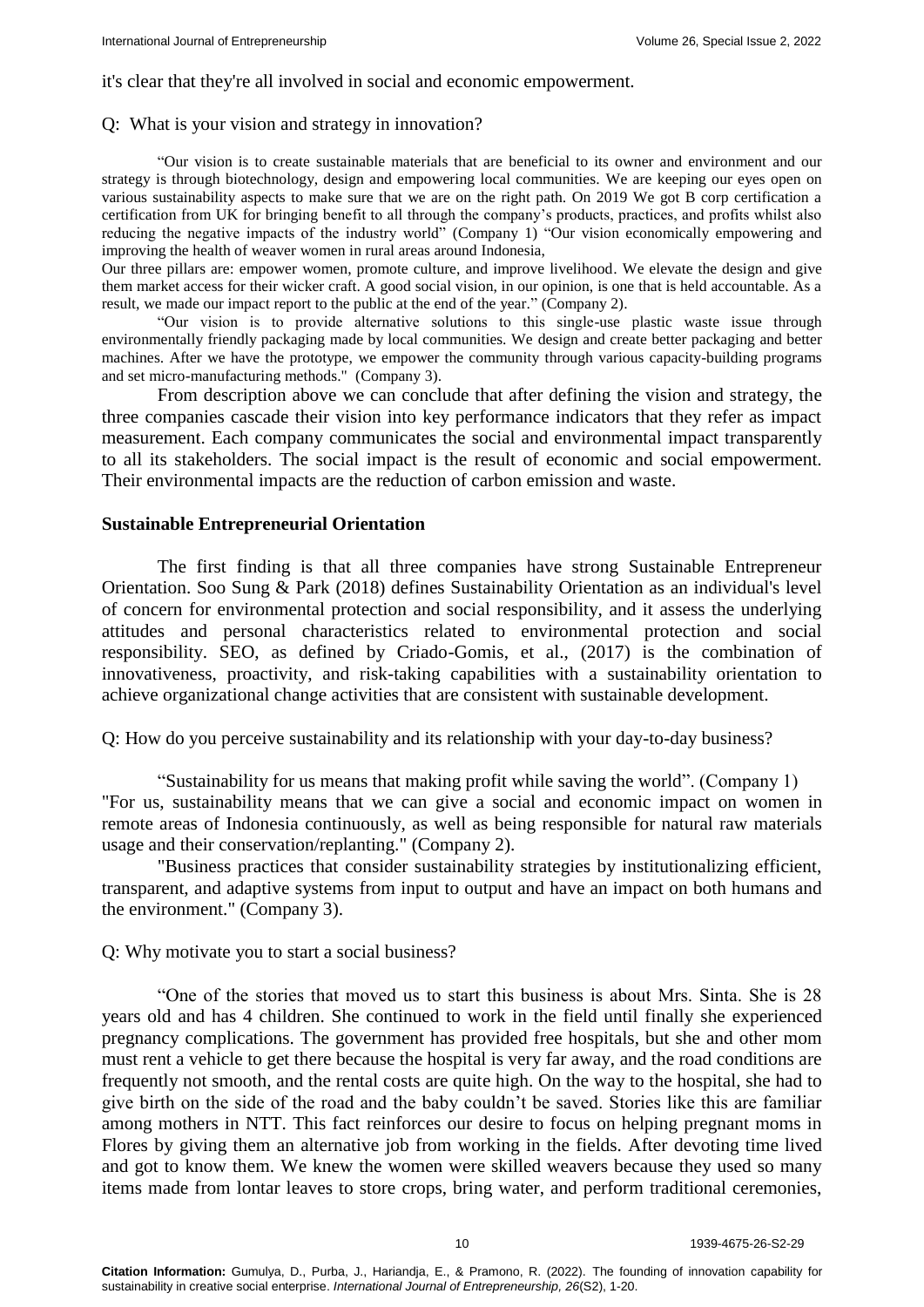indicating that they already had the skills but lacked market access. As a result, we decided to take a chance and buy their product and sell it on the Jakarta market." (company 2).

"One day in early 2013, we picked up the mushroom planting medium (baglog) that had already been discarded and dried up. It turned into a very hard material. "We thought this was from a fragile powder. How could it be very hard? Our curiosity led us to test some baglogs. We did experiment in our kitchen with our mother's pressure cooker until it was damaged, and it failed miserably. We want to use agricultural waste to provide a solution for a common issue in the agricultural industry with regard to waste management because Indonesia produces more than 120 million tons of agricultural waste per year, with less than 10% being recycled. We see this as an opportunity rather than a problem. Although there were many failures experimenting with the waste, but We didn't give up because we find something new every day, because this material that comes from the agricultural waste is a new material, we believe that there are many new potentials to be discovered" (company 1).

"During my holiday in Wakatobi, I noticed that every year there is a whale died and stranded on Wakatobi's beach, when it was cleaved its stomach contained many plastics waste. The horror image urged me to do something with Indonesian plastic waste issue and the other event that motivated me was joining a community service program hosted by Creative Agency of Indonesia in 2018, through that event We were tasked to help local communities to improve their product to reach better market, from there we saw that our local communities have so many potentials. So, in a nutshell, I attempted take a risk by connecting the environmental issue to the community's potential that together we can make a change to the ocean plastic problem this is what we called community driven innovation." (Company 3).

From the data, it can be concluded that because they are concerned about environmental and social issues, they perceive sustainability as an opportunity rather than a problem. They are dare to take risk on taking action be part of providing sustainable solution to the market. Relevant literature stated that sustainability orientation positively influences opportunity recognition, according to Jahanshahi, et al., (2017) and higher sustainability-oriented individuals are more likely to engage in sustainable entrepreneurship. Criado-Gomis, et al., (2017) also stated in his research that SEO is about how company is being proactive, innovative and risk taking toward sustainable development, hence it affects company's innovation capability. Another theme that also came in entrepreneur orientation is that the three CSE founders have

empathy that influences their SEO.

Q: What do you think the difference is between running a social enterprise and a commercial enterprise?

"Running a social enterprise requires us to think more holistically in every decision and action, which often means prioritizing larger interests over our own; we must consider how to empower local communities and reduce emissions while making a profit." (Company 1) "Running a social business requires us to pay more attention to others and learn what they need, how they think, and how they act. Listening to others becomes crucial because any business decision must consider all three pillars of sustainability. So, when making decision we often ask, "Should we?" rather than "Can We?" (Company 2).

"When it comes to running a social business, we believe that empathy is the most important quality to have. Most of the founders are designers and we are taught to be empathic towards the people and issues we are trying to design for. We begin by empathizing with the issue of pollution in the environment, living in with the community, and experimenting with the material. Empathy allows us to make decisions that are in the best interests of profit, community, and the environment." (Company 3).

From all the description above we conclude that CSE founders have strong empathy a feeling to response situation outside themselves. Empathy is an effective response to other people's situations outside of themselves (Hoffman, 2000). Empathy is the capacity that a human has inherently had since an individual was born (Denham, 1998; Nakao & Itakura,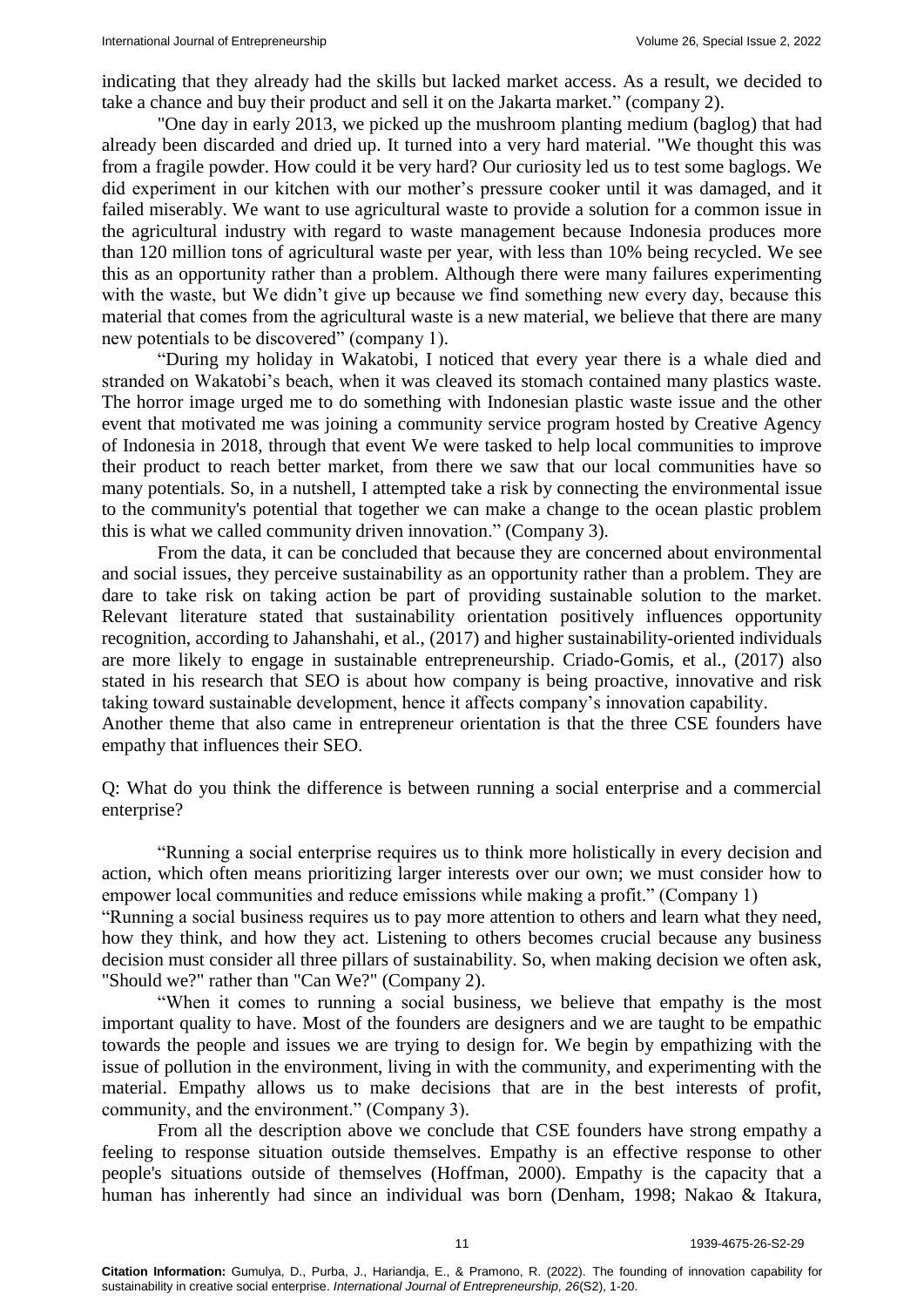2009). Empathy is also a social capacity, which requires cognitive development and can therefore be developed. In psychology, they identify three components of empathy: cognitive, emotional, and compassionate. Cognitive empathy means a person understands what others feel and think. Once we understand the thoughts of others, then the next step is emotional empathy, which means that someone feels and reflects what others feel, so it is like "contracting" with the emotional side of others. When one already understands the thoughts and feelings of others, then one can achieve compassion. Compassion is defined by Batson (1991) as an emotional response to caring and wanting to help those in distress. Batson (1991) clarified the distinction between passion and compassion lies in the social dimension, Passion is about likes and dislikes and it is a very powerful emotional impulse. Compassion is a strong feeling of sympathy for those who are less fortunate. With compassion, someone is moved to do something like help the person. So, in compassion, empathy has become the behaviour or action of someone (Engel et al., 2019; Goleman, 1998; Powell & Roberts, 2017). According to Engel, et al., (2019) having compassion allows social entrepreneurs to make better, more sustainable decisions, a process in which founders make decisions about present and future conditions that consider social, environmental, and economic factors.

Empathy findings on CSE in agreement with Bacq & Alt (2018); Lambrechts, et al., (2020). They state that empathy is one of the key traits that distinguishes social entrepreneurs from other entrepreneurs and is a factor that determines social entrepreneurial intention. Empathy for a social entrepreneur provides a perspective on how he or she as an individual participates in the context of society. So, someone with a high level of empathy is more likely to help others and feel that doing good makes their life more meaningful. Lambrechts, et al., (2020) further explain that empathy can help entrepreneurs when at the intersection between profit and social and prevent entrepreneurs from deviating from their vision. So, the research findings support the previous research by Bacq & Alt (2018); Lambrechts, et al., (2020) that suggests empathy as a "moral compass" of social entrepreneurs who keep social entrepreneurs running in accordance with the vision that has been set before. Microsoft CEO Satya Nadella called empathy a capacity that can make a better innovator.

Empathy enables an innovator to answer unmet and latent needs by the customer. Innovation is not just about finding novelty, but the ability to listen to users and understand their needs. Innovation is the result of choosing what is the best for people that haven't been articulated (Nadella, 2017). Through empathy, an innovator can make a difference in his environment and life by becoming more holistic between what is done in personal life and work. The business world already seen the importance of empathy and define the Global Empathy Index, the research demonstrates the importance of empathy in business processes and hence comes the term organizational empathy. The results show that there is a direct relationship between empathy and commercial success (Parmar, 2016). Based on the above argument, we believe that empathy should be added as moderating variable to our model. Therefore, we can draw following conclusion, empathy is likely to have an impact sustainable entrepreneurial orientation and vision and strategy. By having a strong empathy this influence their sustainable entrepreneurial orientation and this affects how they formulate their vision and strategy in innovation.

#### **External Network**

The first finding on the external network determinant is that the three companies are networked closely with universities and national and international research institutions. Doing research with university and research institutions build their innovation capability on how to research the waste and turn them into something valuable. Aside from universities and research institutions, all three companies are actively networking with other creative enterprises, local and international designers, government institutions, NGOs and local cooperatives. The networks accelerate the process of building innovation capability. Because if everything is done by itself, from making materials to producing products, It will take a long time and will be very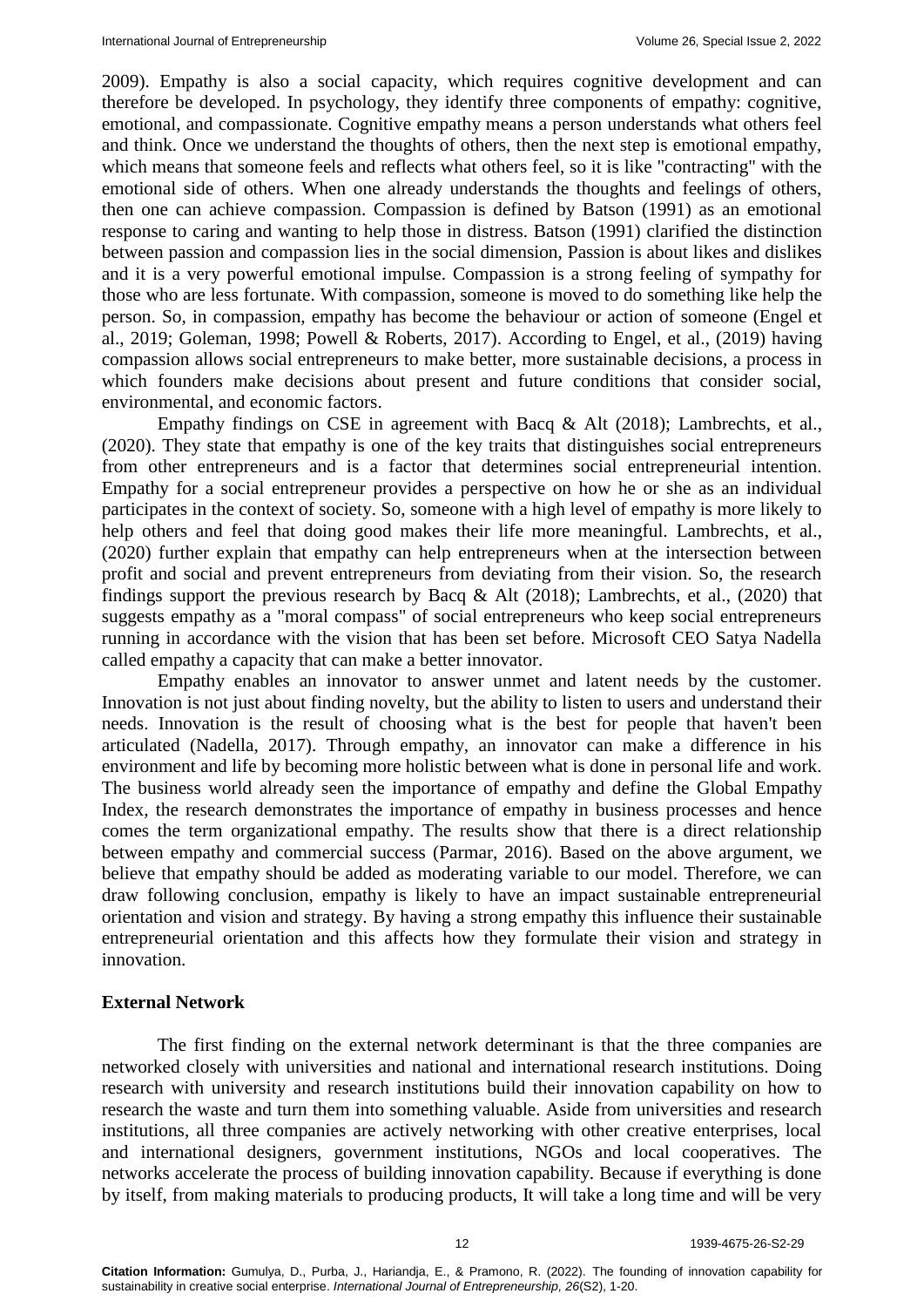expensive. This finding is in line with the study of Hazem, et al., (2020), which states that external networks influence SME innovation capability because by networking, SMEs gain new knowledge that can help their constraints.

Q: How does networking help your innovation capability development?

"Networking has numerous advantages. For starters, it accelerates and enriches our innovation process. Our friends at Australian Awards have provided us with our first export opportunity to Australia. He assisted us in calculating our carbon emissions, and with his assistance, we were able to publish our gas emission report." (Company 1).

"For a social enterprise like us, one of the most important networks is with government institutions because entering a community without their support will be very difficult. We understand that each government has its own characteristics, so each approach is different." Because there are so many bureaucracies, it can be difficult to build a network with government institutions. But we never give up, we keep up our expectations, and, most importantly, we must know when to let go." (Company 2).

"As a small social enterprise building network is key, we gain new knowledge and ideas for our innovation through our network. For example, by networking with research institution we know how to explore our material further" (Company 3).

From description above we can conclude that CSE has extensive collaborations with research institutions, governments, and other creative industries. They form the social enterprise ecosystem, which aids them in the formation of CSE's innovation capability. CSE obtains information about the current market situation, consumer trend forecasting, and competitor information and information from its external network; this information assists them in directing R&D focus.

## **Knowledge and Skill Development**

In all three cases, the formation of knowledge and skills follows a similar pattern. The first conclusion is that all three have the necessary knowledge, skill, experience, and networks to start their own company. They are defined as endowment by Constance E. Helfat & Peteraf (2003). The endowments support the development of innovation capability. Company 1 is in the creative industry because the founder's education from architecture background. Company 3 can create food packaging out of agricultural waste because their background is product design. Four of the five founders interviewed had prior experience with community empowerment, either at school or at work. Two of the company's 1 founders had the experience of building hydropower for the Wae Rebo community, a rural community on Indonesia's Nusa Tenggara Island when they were working as professional architects. In company 2 all three of the founders were involved in social service during high school, and one had worked in an NGO. In company 3, three of the founders were involved in community empowerment activities organized by a creative economy agency.

The second finding is that the social entrepreneurs develop further their knowledge and expertise by following business incubator programs and social enterprise accelerators. Company 1 has joint 2 business incubators program and 2 social enterprises accelerator program arranged by private Bank and UNDP. Company 2 has joint 1 business incubators program and 2 social accelerator programs. Companies 3 have joint 2 business incubators and 1 social accelerator program. They acknowledged the benefits of joining these programs are training, mentoring, and networking. Further, the findings are in line with the research of Pandey, et al., (2017) suggested that social enterprises need an ecosystem to grow and in his research is defined as social accelerators. The ecosystem supports their growth and the benefits provided are training, mentors, networks, funding, and publications. Aside from business incubators and accelerator programs, research institute and universities help the three companies build its innovation capability. For example, company 3 collaborate with Indonesian Institute of Sciences to enhance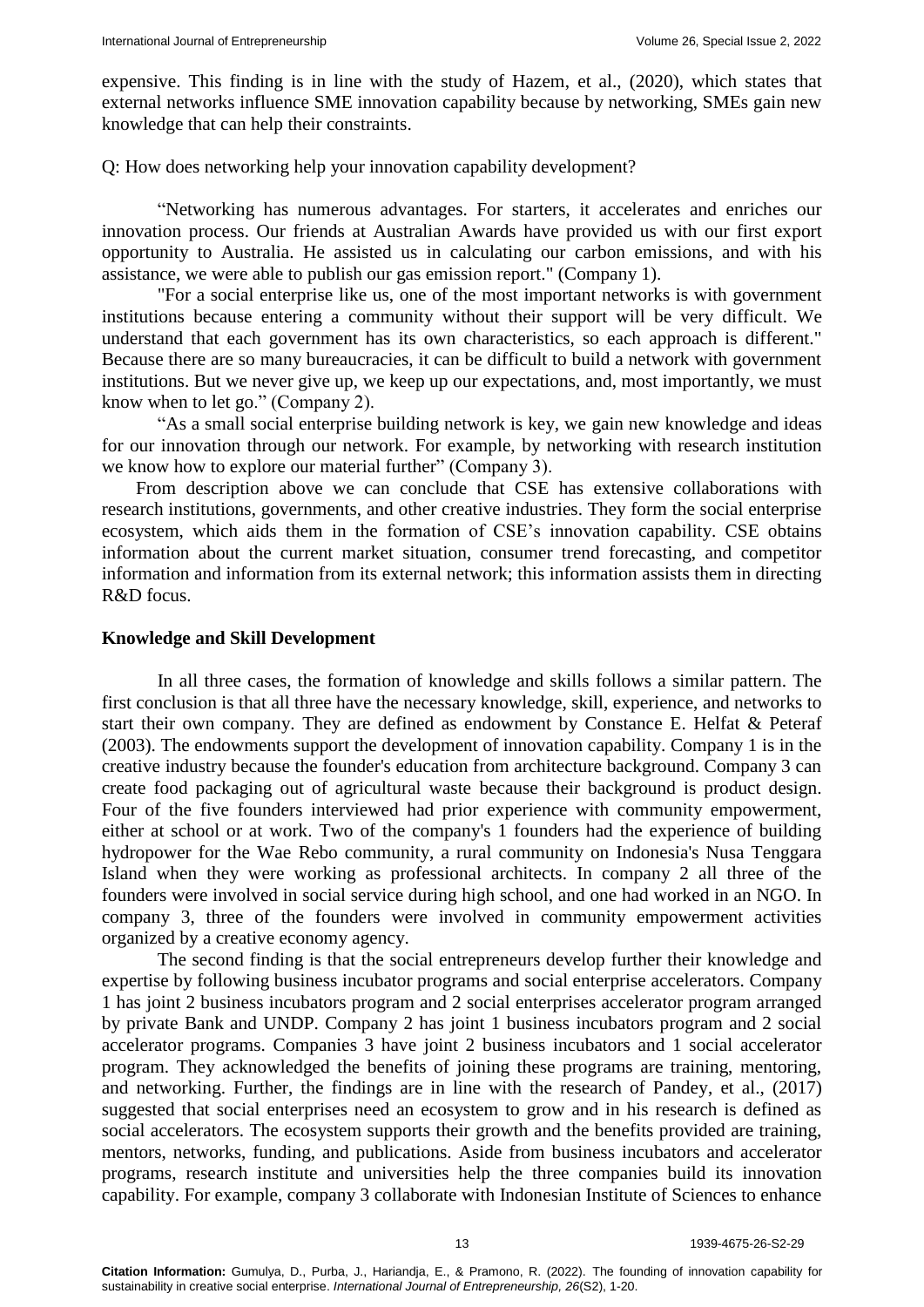their research on agricultural waste and University to develop the custom machine for making the sustainable food packaging. Company 1 worked with research institute in Zurich and Singapore also to enhance their research and material testing. ALI, et al., (2020) and Kittilaksanawong & Ren (2013) also indicated the importance of collaborating with university and research institute as determinant of innovation capability.

The third finding is that founders not only expand their own knowledge and expertise, but they also encourage and give trainings to their employees to learn more about sustainability and its related topics. From the interview founded that Employees at company 1 gain more knowledge about greenhouse gas emissions calculation because the company create trainings with an Australian base sustainable consultant for their employees, and now the employees eventually become professional trainers in this field. Rattalino (2015) stated that sustainabilitybased company is concerned with employee capacity building. Saunila (2016) also stated in her research that innovative companies encourage their employees to be multi skilled, that deliberate learning and expertise development are an investment and supported in the company, and that knowledge transfer practices exist.

We can conclude that endowment provides a foundation for founders to grow in their knowledge and skills. They developed their endowment through training, mentoring, and funding from incubator and accelerator programs. Through a series of trainings, both founders and employees gain knowledge and skills. Knowledge and skill development are needed for a company to achieve its vision and strategy.

#### **Resource Management**

The first finding in resource management determinant is that in order to establish innovation capability, a company must be able to effectively leverage its resources. Company 1 manages to produce two sustainable materials using the same manufacturing method, and the outputs are sold to two very different industries: fashion and building materials. Meanwhile, company 2 can create products for the hotel industry and corporate gifts using the same production method. The finding is supported by arguments of Rodrigues, et al., (2020) in his research sustainable innovation in the creative industries in Brazil. The study stated that a company's competitive advantage comes not only from the ownership of certain resources but also from the way they are used and how the company integrates it resources to reduce damage to the environment and increase health and safety. Lawson & Samson (2001) stated innovative companies can combine and reconfigure the same knowledge and resources into distinct markets, technologies and products — a capability few firms have mastered.

The second finding is that CSE able to reconfigure its resources quickly and easily so come the term agile resource management defined by (Krstić et al., 2018). It has become more important in the current COVID situation, where the market changes very quickly, so CSE has to reconfigure its resources quickly to deal with market changes. Lawson & Samson (2001) stated that companies over time learn from experience; they become experts at managing the resources needed for the innovation process. In regards to resource management for innovation capability Smith, et al., (2019) stated the importance of planning and management of knowledge, technology and financial resources and the utilization of idle resources cannot be overstated.

The third finding is that CSE conducts resource management based on the principles of sustainability reduce, reuse and recycle. Company 1 reuses the material left over to make smaller products and the remaining waste is recycle into compost. Company 1 and 3 calculate their carbon emissions. These sustainable practices also occur in Patagonia a sustainability pioneer and a role model for other companies. Rattalino (2018) stated in his research that management of resources in Patagonia move circularly (resource circularity) and this became the basis of the company's success.

The fourth finding is that CSE is able to adapt production technology that is tailored to community conditions. In this study, we called this adaptive technology. Company 3 developed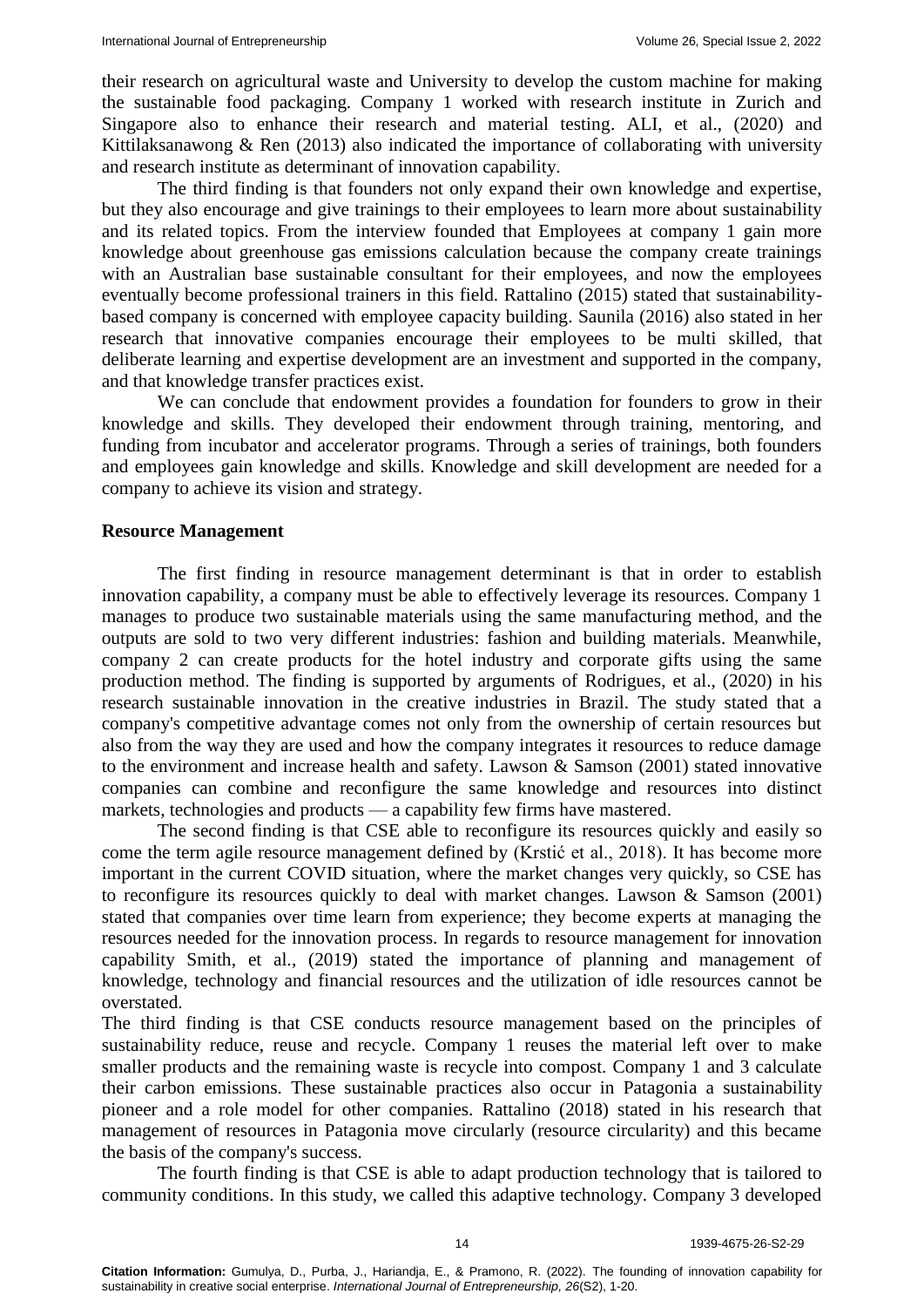machinery with a lower electrical voltage, a smaller size, and a more compact design compared to traditional compression machines, so the machine is easy to transport to remote areas of Indonesia where people may not have access to electricity. The finding corresponds with Rodrigues, et al., (2020) which states that technological capability plays a strong role in the Product-based creative industry innovation process, which is defined as a company's readiness to update and integrate new technologies for product development, services, marketing, and even management processes.

To conclude, findings in resource management indicate that innovation capability is built because CSE is able to effectively leverage its resources, be agile in resource management, manage the circularity of the resources, and adapt the technology to the local context.

The study goes further by validating the findings with the experts. Some important remarks from the experts.

#### Q: Why do you think these creative social enterprises are so innovative?

"They are innovative in my opinion because they are able to balance profit and impact. Being profitable in this economy is difficult enough, and they add a sustainability mission to the mix, which they manage to balance. As we can see, the company one was already successful in obtaining B Corp certification in 2019. This validates their ability to strike a balance between profit and impact" (expert 1).

"They are able to turn a waste and social inequity problem into something valuable and marketable, while remaining true to the sustainability principle and create a good storytelling about it to educate the market. They also discuss locality in addition to sustainability. Each company is unique because they bring the exoticness of our indigenous culture to life; for example, the weaving goods can only be made by NTT people and with materials found there; you can't fabricate it anywhere else." (expert 2).

"They are able to empower an impoverished community with the right skills and knowledge to create sustainable products. While empowering them, they are able to manage the work-life balance for the community. Because good products are done with enjoyment, the maker must feel that, within certain reasonable limits, he is free, that he is wanted by society, and that the products he makes matter and are important to society." (expert 3).

"Because they start from the problem not with the business ideas. For example, company 1 start because they had waste problem from their first business, and they were willing to take extra mile doing R&D. Company 2 identify the problem by getting close to the communities and observe their activities and choose what kind of solution that fits and feels natural to the community. Being a social entrepreneur means that you have to have a deep empathy for the people and environment, solving issues from the bottom up is what make them unique and special" (expert 4).

From these interviews, our findings are validated by the expert and the emerging concept of empathy also picked up by the experts.

### **Multicase Cross Analysis**

From the descriptions above we do comparison between each case, to see how each CSE formed their innovation capability.

| Table 4<br>HOW EACH CSE FORMED THEIR INNOVATION CAPABILITY |                                                                                                |           |           |  |
|------------------------------------------------------------|------------------------------------------------------------------------------------------------|-----------|-----------|--|
| <b>Determinants</b>                                        | <b>Activities</b>                                                                              | Company 2 | Company 3 |  |
| Vision and Strategy                                        | Vision and strategy are<br>formulated from social and<br>environmental problems (bottom<br>up) |           |           |  |
|                                                            | Innovation strategies are through                                                              |           |           |  |

**Citation Information:** Gumulya, D., Purba, J., Hariandja, E., & Pramono, R. (2022). The founding of innovation capability for sustainability in creative social enterprise. *International Journal of Entrepreneurship, 26*(S2), 1-20.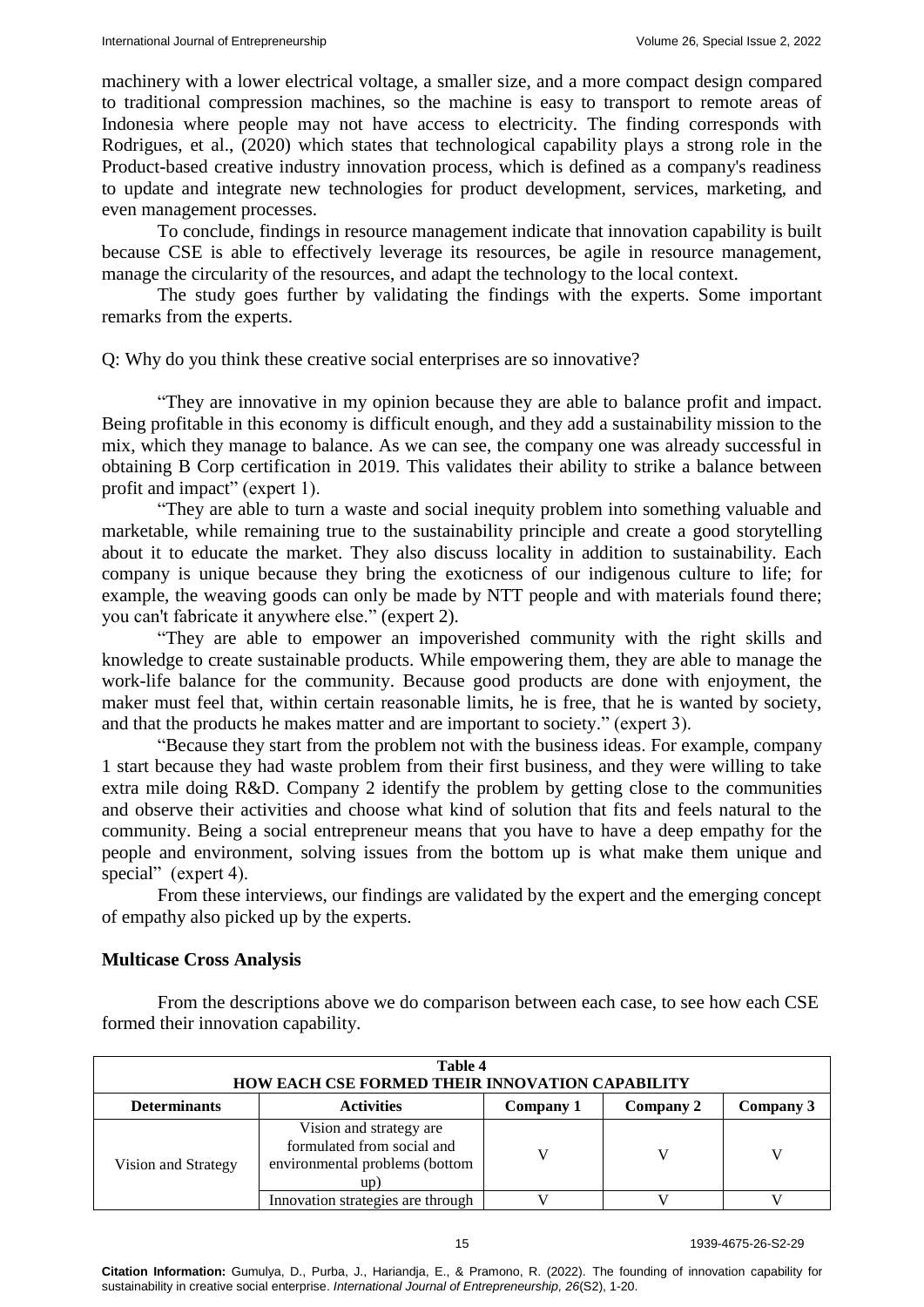|                                | design and community                                             |             |             |             |
|--------------------------------|------------------------------------------------------------------|-------------|-------------|-------------|
|                                | empowerment.                                                     |             |             |             |
|                                | Have annual impact                                               |             | $\mathbf V$ | V           |
|                                | measurement on social and                                        | $\mathbf V$ |             |             |
|                                | environmental aspects                                            |             |             |             |
|                                | The company's sustainability                                     |             |             |             |
|                                | orientation is to conduct business                               |             |             |             |
|                                | with an efficient, transparent,                                  |             |             |             |
|                                | and adaptive system in order to                                  | V           | $\mathbf V$ | V           |
|                                | provide a long-term impact in                                    |             |             |             |
|                                | social and environmental                                         |             |             |             |
| Sustainable                    | aspects.                                                         |             |             |             |
|                                | Capable of estimating market<br>opportunities for sustainability |             |             |             |
| Entrepreneurial<br>Orientation | issues even when the output is                                   | $\mathbf V$ |             | $\mathbf V$ |
|                                |                                                                  |             |             |             |
|                                | not yet clear (risk-taking)<br>Anticipate and pursue new         |             |             |             |
|                                | opportunities related to future                                  |             |             |             |
|                                | consumer demand and                                              |             |             |             |
|                                | participate in emerging                                          | $\mathbf V$ | V           | V           |
|                                | sustainability markets                                           |             |             |             |
|                                | (proactiveness).                                                 |             |             |             |
|                                | Investing time in staying                                        |             |             | V           |
|                                | connected with the community                                     |             |             |             |
|                                | and listening to their concerns                                  | V           | V           |             |
|                                | and goals (think and feel)                                       |             |             |             |
|                                | When making decisions, always                                    |             |             |             |
|                                | keep the welfare of the                                          |             | $\mathbf V$ |             |
| Empathy                        | community and the environment                                    | $\mathbf V$ |             | V           |
|                                | in mind, both in the present and                                 |             |             |             |
|                                | in the future (compassion)                                       |             |             |             |
|                                | Always communicate current                                       |             |             |             |
|                                | issues to employees and the                                      |             | V           |             |
|                                | community, and don't keep them                                   | V           |             | V           |
|                                | hidden from them.                                                |             |             |             |
|                                | Establishing a social enterprise                                 |             |             |             |
|                                | ecosystem from the external                                      | $\mathbf V$ | $\mathbf V$ | V           |
|                                | networks.                                                        |             |             |             |
| <b>External Network</b>        | Gain knowledge of the market                                     |             |             |             |
|                                | situation (knowledge of external                                 | V           | V           | V           |
|                                | environment) from its network.                                   |             |             |             |
|                                | Utilization of market information                                | V           | V           | V           |
|                                | when making decision in R&D                                      |             |             |             |
|                                | Develop knowledge, expertise,                                    |             |             | V           |
|                                | and networks that have been                                      | V           | V           |             |
|                                | owned before (endowment).                                        |             |             |             |
| Knowledge and Skill            | Recruit people with backgrounds                                  |             |             |             |
| Development                    | that aren't similar to the                                       | $\mathbf V$ |             | V           |
|                                | founders' (diversity).                                           |             | $\mathbf V$ |             |
|                                | Support employees to enhance                                     |             |             |             |
|                                | their knowledge (learning                                        | V           |             | V           |
|                                | motivation) and have multiskills.                                |             |             |             |
| <b>Resource Management</b>     | To deal with change, reconfigure                                 |             |             |             |
|                                | resource settings on a regular                                   | V           | V           | V           |
|                                | basis (agile resource                                            |             |             |             |
|                                | management)                                                      |             |             |             |
|                                | Adapt technology to the context                                  | V           | $\mathbf V$ | V           |
|                                | of the community                                                 |             |             |             |
|                                | Practice reduce, reuse, and                                      |             |             |             |
|                                | recycle throughout the value                                     | V           | V           | V           |
|                                | chain.                                                           |             |             |             |
| Total activities               |                                                                  | 18          | 16          | 18          |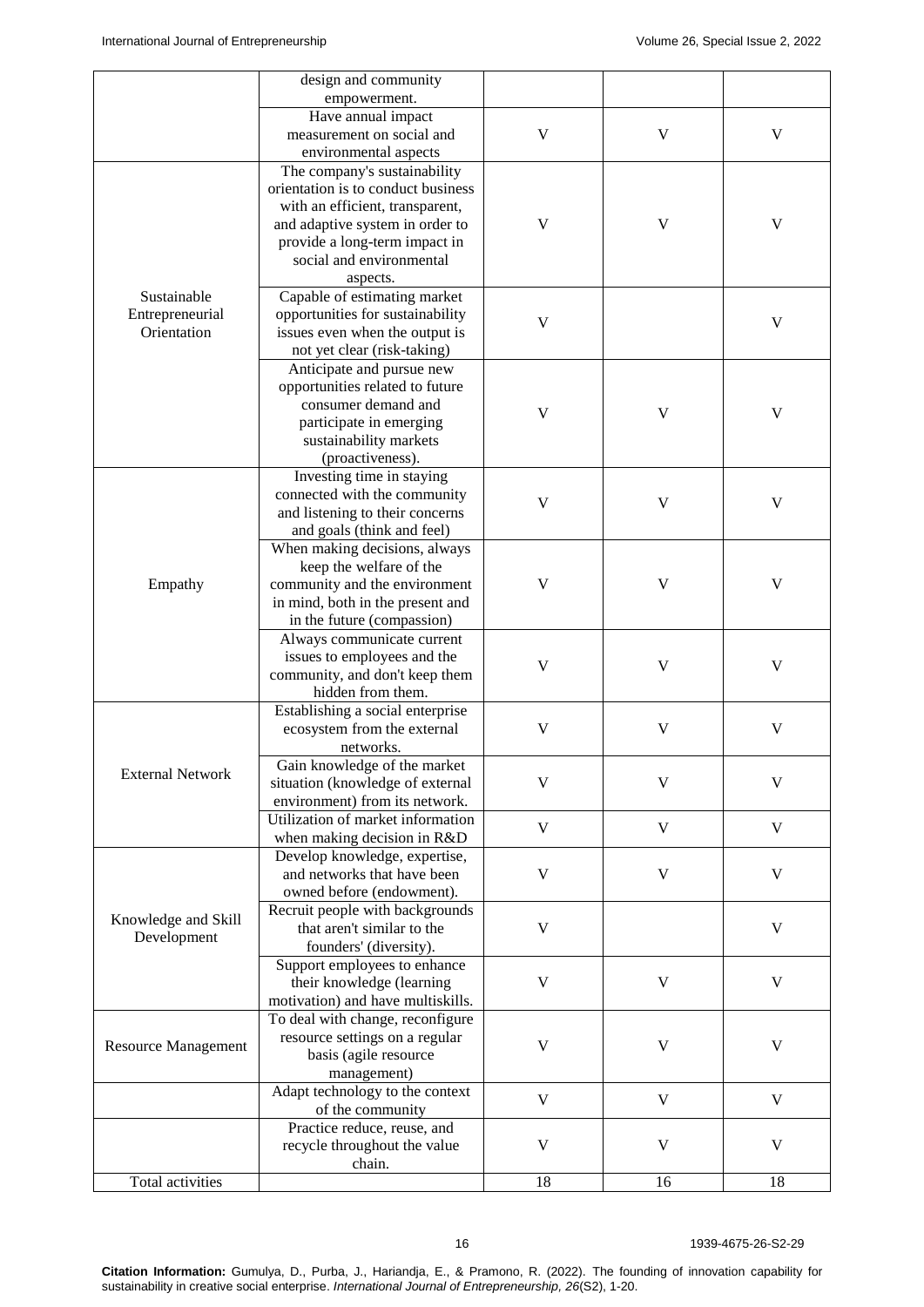Based on the comparison, we've determined that companies 1 and 3 are more innovative than company 2. While companies 1 and 3 take more risks in developing agricultural waste and turning it into something useful, company 2 builds on the community's existing skills. Companies 1 and 3 empower the community from the ground up. As a result, companies 1 and 3 have to hire people from a wide range of backgrounds. So, risk-taking in a long-term entrepreneurial orientation, as well as heterogeneity in knowledge and skill development, are important factors in the development of innovation capability.

#### **Innovation Capability for Sustainability Conceptual Framework**

The empirical study enriches the theoretical framework that has been formulated before and have been verified by the experts. Hence, a better picture of how innovation capability for sustainability is built can be comprehended. The novelty of this research is adding empathy as the mediating variable between sustainable entrepreneurial orientation and vision and strategy.



# **FIGURE 2 INNOVATION CAPABILITY FOR SUSTAINABILITY CONCEPTUAL FRAMEWORK**

# **CONCLUSION**

This research has been able to answer the research problem on how does Creative Social Enterprise founded its innovation capability for sustainability. The founding stage start when founders have empathy towards sustainability issues and have compassion to act on solving the issues. Empathy shapes their entrepreneurial sustainable orientation. They are concerned about environmental and social issues and have spent quite amount of time with people who are experiencing the issues, and then they decide on vision and strategy, and to achieve them require the creation of innovation capability. After having a strong link between Sustainable Entrepreneurial Orientation, vision, and strategy. Founders develop its capability by networking with external actors like university, research institute, government, designers, other creative industries, local community. From the network CSE create social enterprise ecosystem that support the growth of CSE. Another determinant is knowledge and skill development in which CSE should develop its knowledge and skill according to their endowment. They develop their knowledge and skill that they had through trainings and mentoring gained from external networks, recruit talent from diverse background, because heterogeneity is crucial for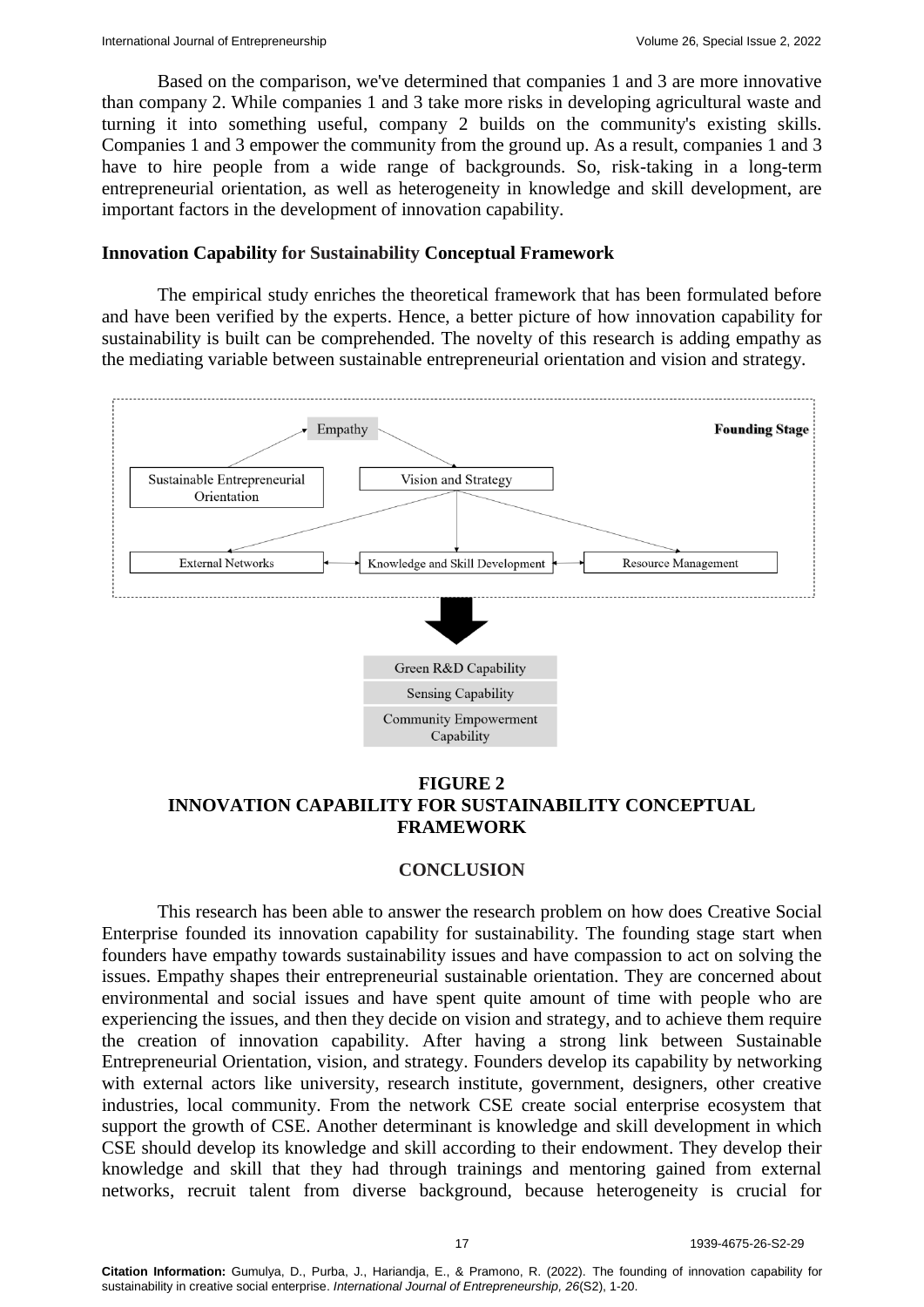innovation capability formation and support employees to further their knowledge and have multiskilled. Innovative companies embrace knowledge and skill development for the founder itself and employee as well. The last determinant that plays role on innovation capability is resource management. The ability to effectively leverage its resources, the capacity to be agile in resource management, the skill to manage the circularity of the resources, and the ability to adapt the technology to the local context, all play role in how the capability is formed. From the interaction of all the determinants, we found that the capability innovation for sustainability consists of three sub-capabilities, which are green R&D capability, sensing capability, and community empowerment capability.

This research has proposed from literature and empirical study that innovation capability for sustainability can be built from five determinants namely entrepreneur orientation and vision and strategy moderated by empathy, external network, knowledge and skill development and resource management. Along with the determinants we have identified activities for each of them. Hence, it is suggested that companies that consciously and explicitly develop and invest in these determinants of innovation capability along developing their organizational empathy, they will have a higher likelihood of achieving a balance performance between profit, people and planet.

Further research should be directed at looking into leadership how it affects the formation of innovation capability, organization learning for innovation capability development, and organization structure for innovation capability maturity. These determinants may affect innovation capability lifecycle but because the scope is too big by itself, we don't include them in this study so further research should look into it. For example, there may be different type of leadership style that affect formation of innovation capability, and this would require a fuller picture innovation formation within the organizations. The innovation capability determinants have the potential to be developed to make a meaningful contribution advancing the knowledge in the innovation management.

#### **REFERENCES**

- Ali, H., Hao, Y., & Aijuan, C. (2020). *Innovation capabilities and small and medium enterprises performance : An innovation capabilities and small and medium enterprises performance : An exploratory study*.
- Ali, H., Hao, Y., & Aijuan, C. (2020). [Innovation capabilities and small and medium enterprises performance: An](https://www.koreascience.or.kr/article/JAKO202029062616815.view?orgId=kodisa)  [Exploratory Study.](https://www.koreascience.or.kr/article/JAKO202029062616815.view?orgId=kodisa) *Journal of Asian Finance, Economics and Business*, *7*(10), 959–968.
- Argatu, R. (2020). [Innovation capability assessment tools in social enterprises.](https://ideas.repec.org/a/vrs/poicbe/v14y2020i1p91-101n10.html) *Proceedings of the International Conference on Business Excellence*, *14*(1), 91–101.
- Bacq, S., & Alt, E. (2018). [Feeling capable and valued : A prosocial perspective on the link between empathy and](https://www.sciencedirect.com/science/article/abs/pii/S0883902617300745#:~:text=Both%20cognitive%20(perspective%2Dtaking),indirectly%20affect%20social%20entrepreneurial%20intentions.&text=Affective%20empathy%20influences%20social%20entrepreneurial%20intentions%20through%20self%2Defficacy.&text=Cognitive%20empathy%20influences)  [social entrepreneurial intentions.](https://www.sciencedirect.com/science/article/abs/pii/S0883902617300745#:~:text=Both%20cognitive%20(perspective%2Dtaking),indirectly%20affect%20social%20entrepreneurial%20intentions.&text=Affective%20empathy%20influences%20social%20entrepreneurial%20intentions%20through%20self%2Defficacy.&text=Cognitive%20empathy%20influences) *Journal of Business Venturing*, *January*, 0–1.
- Batson, D. (1991). *[The altruism question toward a social-psychological answer](https://psycnet.apa.org/record/1991-98405-000)*.
- Bosma, N., Schøtt, T., Terjesen, S., & Kew, P. (2015b). Global Entrepreneurship Monitor Special Topic Report: Social Entrepreneurship. *Global Entrepreneurship Monitor*, 1–44.
- Braun, V., & Clarke, V. (2006). [Using thematic analysis in psychology.](https://www.tandfonline.com/doi/abs/10.1191/1478088706qp063oa) *Qualitative Research in Psychology*, *3*(2), 77–101.
- British Council. (2018). *[Building an inclusive and creative economy: The state of social enterprise in Indonesia](https://www.unescap.org/resources/building-inclusive-and-creative-economy-state-social-enterprise-indonesia)*. 1– 101.
- British Council. (2020). *Creative and social enterprise in Indonesia*. 83.
- Calik, E. (2017). *[A scale development for innovation capability measurement](http://www.joams.com/uploadfile/2017/0510/20170510044133926.pdf)*. *December*.
- Ceptureanu, S.I., Ceptureanu, E.G., Popescu, D., & Orzan, O.A. (2020). [Eco-innovation capability and](https://www.mdpi.com/2071-1050/12/17/7106)  [sustainability driven innovation practices in Romanian SMEs.](https://www.mdpi.com/2071-1050/12/17/7106) *Sustainability (Switzerland)*, *12*(17), 1–18.
- Criado-Gomis, A., Cervera-Taulet, A., & Iniesta-Bonillo, M.A. (2017). [Sustainable entrepreneurial orientation: A](https://www.mdpi.com/2071-1050/9/9/1667)  [business strategic approach for sustainable development.](https://www.mdpi.com/2071-1050/9/9/1667) *Sustainability (Switzerland)*, *9*(9), 1–20.
- De Benedicto, S.C., Rodrigues, E.L., Sugahara, C.R., & Ferreira, D.H.L. (2018). [Determinant factors of social](https://www.researchgate.net/profile/Eduardo-Rodrigues-10/publication/330154804_Determinant_Factors_of_Social_Innovation_Capability_in_Nonprofit_Organizations_and_Social_Businesses/links/5cdf3c7d92851c4eabaa470c/Determinant-Factors-of-Social-Innovation-Capability-in-Nonprofit-Organizations-and-Social-Businesses.pdf)  [innovation capability in nonprofit organizations and social businesses.](https://www.researchgate.net/profile/Eduardo-Rodrigues-10/publication/330154804_Determinant_Factors_of_Social_Innovation_Capability_in_Nonprofit_Organizations_and_Social_Businesses/links/5cdf3c7d92851c4eabaa470c/Determinant-Factors-of-Social-Innovation-Capability-in-Nonprofit-Organizations-and-Social-Businesses.pdf) *International Journal for Innovation Education and Research*, *6*(12), 91–119.

Denham, S.A. (1998). *[Emotional development in young children](https://books.google.co.in/books?hl=en&lr=&id=eNZxMsUCoewC&oi=fnd&pg=PA1&dq=Emotional+development+in+young+children&ots=Nyrkny7Cpi&sig=EgrT4PXqYovlfHUDBR2KjIkprGE&redir_esc=y#v=onepage&q=Emotional%20development%20in%20young%20children&f=false)*. 260.

Durmanov, A., Kalinin, N., Stoyka, A., Yanishevska, K., & Shapovalova, I. (2020). [Features of application of](http://31.202.227.167/handle/123456789/123)  [innovative development strategies in international enterprise.](http://31.202.227.167/handle/123456789/123) *International Journal of Entrepreneurship*, *24*(1), 1–9.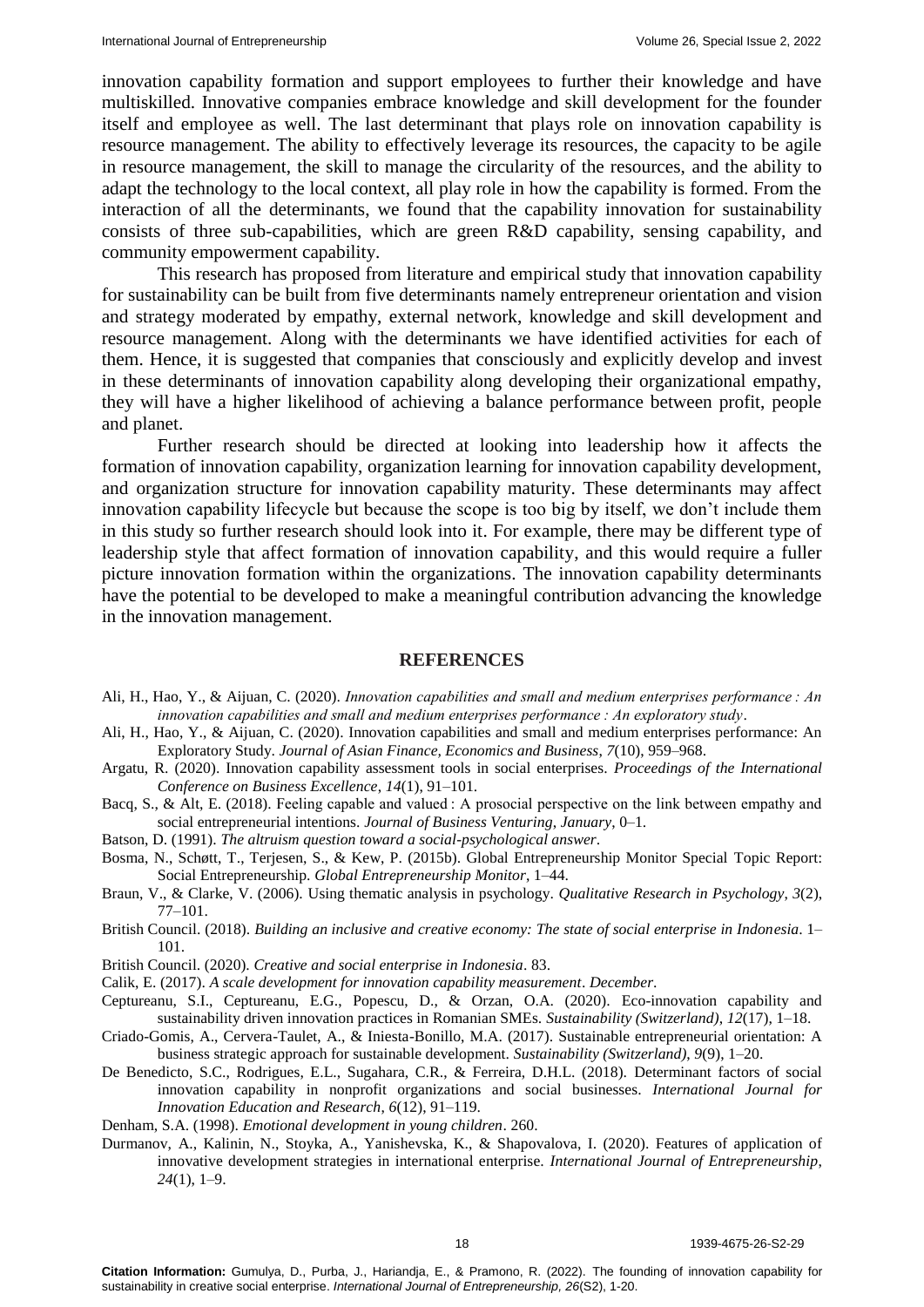- Engel, Y., Ramesh, A., & Steiner, N. (2019). [Powered by compassion: The effect of loving-kindness meditation on](https://www.sciencedirect.com/science/article/abs/pii/S0883902618305767)  [entrepreneurs' sustainable decision-making.](https://www.sciencedirect.com/science/article/abs/pii/S0883902618305767) *Journal of Business Venturing*, *August*.
- Francis, D., & Bessant, J. (2005). [Targeting innovation and implications for capability development.](https://www.sciencedirect.com/science/article/abs/pii/S0166497204000525) *Technovation*, *25*(3), 171–183.
- Franedya, R. (2018). *Bekraf: Tahun Ini Kontribusi Ekraf Pada PDB Rp 1.105 T*.
- Hazem, A., Hao, Y., & Aijuan, C. (2020). [Innovation capabilities and small and medium enterprises' performance:](https://www.koreascience.or.kr/article/JAKO202029062616815.page)  [An exploratory study.](https://www.koreascience.or.kr/article/JAKO202029062616815.page) *Journal of Asian Finance, Economics and Business*, *7*(10), 959–968.
- Helfat, C.E., Finkelstein, S., Mitchell, W., Peteraf, M., Singh, H., … & Winter, S.G. (2007). [Dynamic capabilities](https://books.google.co.in/books?hl=en&lr=&id=u0Tuh5vixLkC&oi=fnd&pg=PR6&dq=Dynamic+capabilities+and+organizational+process.+In+Dynamic+Capabilities:+Understanding+Strategic+Change+in+Organizations&ots=uKm_0_6ouz&sig=1F68W0BCa9nI1ka1r-PanqHCXDI#v=onepage&q=Dynamic%20capabilities%20and%20organizational%20process.%20In%20Dynamic%20Capabilities%3A%20Understanding%20Strategic%20Change%20in%20Organizations&f=false)  [and organizational process.](https://books.google.co.in/books?hl=en&lr=&id=u0Tuh5vixLkC&oi=fnd&pg=PR6&dq=Dynamic+capabilities+and+organizational+process.+In+Dynamic+Capabilities:+Understanding+Strategic+Change+in+Organizations&ots=uKm_0_6ouz&sig=1F68W0BCa9nI1ka1r-PanqHCXDI#v=onepage&q=Dynamic%20capabilities%20and%20organizational%20process.%20In%20Dynamic%20Capabilities%3A%20Understanding%20Strategic%20Change%20in%20Organizations&f=false) *In Dynamic Capabilities: Understanding Strategic Change in Organizations*.
- Helfat, C.E., & Peteraf, M.A. (2003). [The dynamic resource-based view: Capability lifecycles.](https://onlinelibrary.wiley.com/doi/abs/10.1002/smj.332) *Strategic Management Journal*, *24*(10), 997–1010.
- Hoffman, M.L. (2000). *[Empathy and Moral Development](https://www.jstage.jst.go.jp/article/arepj1962/35/0/35_157/_article/-char/ja/)*.
- Hogan, S.J., Soutar, G.N., Mccoll-kennedy, J.R., & Sweeney, J.C. (2011). [Industrial marketing management](https://www.sciencedirect.com/science/article/pii/S0019850111001532)  [reconceptualizing professional service firm innovation capability: Scale development.](https://www.sciencedirect.com/science/article/pii/S0019850111001532) *Industrial Marketing Management*, *40*(8), 1264–1273.
- Jahanshahi, A.A., Brem, A., & Bhattacharjee, A. (2017). [Who takes more sustainability-oriented entrepreneurial](https://opus4.kobv.de/opus4-fau/frontdoor/index/index/docId/9523)  [actions? The role of entrepreneurs values, beliefs and orientations.](https://opus4.kobv.de/opus4-fau/frontdoor/index/index/docId/9523) *Sustainability (Switzerland)*, *9*(10).
- Kittilaksanawong, W., & Ren, Z. (2013). [Innovation capability building through intermediary organizations: Cases](https://www.tandfonline.com/doi/abs/10.1080/19761597.2013.819247)  of manufacturing small- [and medium-sized enterprises from China's Zhejiang province.](https://www.tandfonline.com/doi/abs/10.1080/19761597.2013.819247) *Asian Journal of Technology Innovation*, *21*(2), 62–79.
- Krstić, M., Skorup, A., & Lapčević, G. (2018). [Trends in agile innovation management.](https://www.ceeol.com/search/article-detail?id=899473) *International Review*, *3*–*4*, 58–70.
- Kurniawan, P., Hartati, W., Qodriah, S.L., & Badawi, B. (2020). [From knowledge sharing to quality performance:](http://m.growingscience.com/beta/msl/3431-from-knowledge-sharing-to-quality-performance-the-role-of-absorptive-capacity-ambidexterity-and-innovation-capability-in-creative-industry.html)  [The role of absorptive capacity, ambidexterity and innovation capability in creative industry.](http://m.growingscience.com/beta/msl/3431-from-knowledge-sharing-to-quality-performance-the-role-of-absorptive-capacity-ambidexterity-and-innovation-capability-in-creative-industry.html) *Management Science Letters*, *10*(2), 433–442.
- Lambrechts, W., Caniëls, M.C.J., Molderez, I., Venn, R., & Oorbeek, R. (2020). [Unraveling the role of empathy](https://www.frontiersin.org/articles/10.3389/fpsyg.2020.579500/full)  [and critical life events as triggers for social entrepreneurship.](https://www.frontiersin.org/articles/10.3389/fpsyg.2020.579500/full) *Frontiers in Psychology*, *11*(November).
- Lawson, B., & Samson, D. (2001). [Developing innovation capability in oorganization: A dynamic.](https://www.worldscientific.com/doi/abs/10.1142/S1363919601000427) *International Journal of Innovation Management*, *5*(3), 377–400.
- Lee, K.H., & Min, B. (2015). [Green R&D for eco-innovation and its impact on carbon emissions and firm](https://www.sciencedirect.com/science/article/abs/pii/S0959652615006939)  [performance.](https://www.sciencedirect.com/science/article/abs/pii/S0959652615006939) *Journal of Cleaner Production*, *108*, 534–542.
- Maguire, M., & Delahunt, B. (2017). [Doing a thematic analysis: A practical, step-by-step guide for learning and](https://www.sciencedirect.com/science/article/abs/pii/S0959652615006939)  [teaching scholars.](https://www.sciencedirect.com/science/article/abs/pii/S0959652615006939) *All Ireland Journal of Higher Education*, *9*(3).
- Mandal, K.C. (2013). *[Concept and types of women empowerment](http://americanscholarspress.us/journals/IFST/pdf/IFOTS-2-2013/IFOTS_v9_n2_art3.pdf)*. *9*(2), 17–30.
- Nadella, S. (2017). [Hit Refresh: The quest to rediscover microsoft's sould and imagine a better future for everyone.](https://www.proquest.com/openview/f6fcaa9bdc7384cafe388ef3b35de9c6/1?pq-origsite=gscholar&cbl=2046370) In *Harper*.
- Nakao, H., & Itakura, S. (2009). [An integrated view of empathy: Psychology, philosophy, and neuroscience.](https://link.springer.com/article/10.1007/s12124-008-9066-7) *Integrative Psychological and Behavioral Science*, *43*(1), 42–52.
- Newbigin, J. (2014). *What is the creative economy? Creative Economy British Council*.
- Nurgraha, R.M.J., & Mulyadi, H. (2018). [Creating product innovation in micro creative industry in Indonesia.](https://www.tandfonline.com/doi/abs/10.1080/19761597.2013.819247) *Journal of Entrepreneurship Education*, *21*(2), 1–11.
- Pareja-Cano, B., Valor, C., & Benito, A. (2020). [How social enterprises nurture empowerment: A grounded](https://www.tandfonline.com/doi/abs/10.1080/19420676.2020.1821753)  [theoretical model of social change.](https://www.tandfonline.com/doi/abs/10.1080/19420676.2020.1821753) *Journal of Social Entrepreneurship*, *0*(0), 1–21.
- Parmar, B. (2016). *[The Most Empathetic Companies, 2016](https://scholar.google.com/scholar?hl=en&as_sdt=0%2C5&scioq=Innovation+capability+building+through+intermediary+organizations%3A+Cases+of+manufacturing+small-+and+medium-sized+enterprises+from+China%E2%80%99s+Zhejiang+province&q=The+Most+Empathetic+Companies&btnG=)*.
- Priyono, A., Nursyamsiah, S., & Darmawan, B.A. (2018). [Identification of micro elements of dynamic sensing](https://www.mdpi.com/2199-8531/6/4/104)  [capabilities for innovation development in small and medium enterprises of creative industries.](https://www.mdpi.com/2199-8531/6/4/104) *Journal of Business Strategy, 22*(1), 92–109.

Rattalino, F. (2015). [Sustainability and competitive advantage: A case of patagonia's sustainability-driven](https://www.igi-global.com/chapter/sustainability-and-competitive-advantage/224827)  [innovation and shared value.](https://www.igi-global.com/chapter/sustainability-and-competitive-advantage/224827) In *Handbook of Research on Business Ethics and Corporate Responsibilities*.

- Rattalino, F. (2018). [Circular advantage anyone? Sustainability-driven innovation and circularity at Patagonia, Inc.](https://onlinelibrary.wiley.com/doi/abs/10.1002/tie.21917) *Thunderbird International Business Review*, *60*(5), 747–755.
- Rodrigues, B.C.B.R., Gohr, C.F., & Calazans, A.M.B. (2020). [Dynamic capabilities for sustainable innovation: The](https://www.scielo.br/j/prod/a/DnRFT6HTcT8L6XzFMkDcCyD/abstract/?lang=en)  [case of a footwear company in Brazil.](https://www.scielo.br/j/prod/a/DnRFT6HTcT8L6XzFMkDcCyD/abstract/?lang=en) *Production*, *30*, 1–15.
- Rodríguez, A.J.G., Barón, N.J., & Martínez, J.M.G. (2020). [Validity of dynamic capabilities in the operation based](https://www.mdpi.com/2071-1050/12/3/1004)  [on new sustainability narratives on nature tourism](https://www.mdpi.com/2071-1050/12/3/1004) SMEs and clusters. *Sustainability (Switzerland)*, *12*(3).
- Samsudin, Z., Ismail, D.M., Ramdan, M.R., Abd Aziz, N.A., Zakaria, T., & Abdullah, N.L. (2021). [The roles of](https://www.proquest.com/openview/1c1040b9a0e1afeae07370aafb375906/1?pq-origsite=gscholar&cbl=29727)  [absorptive capability and innovative capability in improving export performance: A preliminary study.](https://www.proquest.com/openview/1c1040b9a0e1afeae07370aafb375906/1?pq-origsite=gscholar&cbl=29727) *International Journal of Entrepreneurship and Business*, *25*(3).
- Saunila, M. (2016). Performance measurement approach for innovation capability in SMEs. *International Journal of Productivity and Performance Management*, *65*(2), 162–176. Crossref, Google scholar, Indexed at
- Saunila, M. (2017). Innovation [capability in achieving higher performance: Perspectives of management and](https://www.tandfonline.com/doi/abs/10.1080/09537325.2016.1259469)  [employees.](https://www.tandfonline.com/doi/abs/10.1080/09537325.2016.1259469) *Technology Analysis and Strategic Management*, *29*(8), 903–916.
- Saunila, M. (2019). [Innovation capability in SMEs: A systematic review of the literature.](https://www.sciencedirect.com/science/article/pii/S2444569X19300563) *Journal of Innovation and Knowledge*, *5*(4), 260–265.